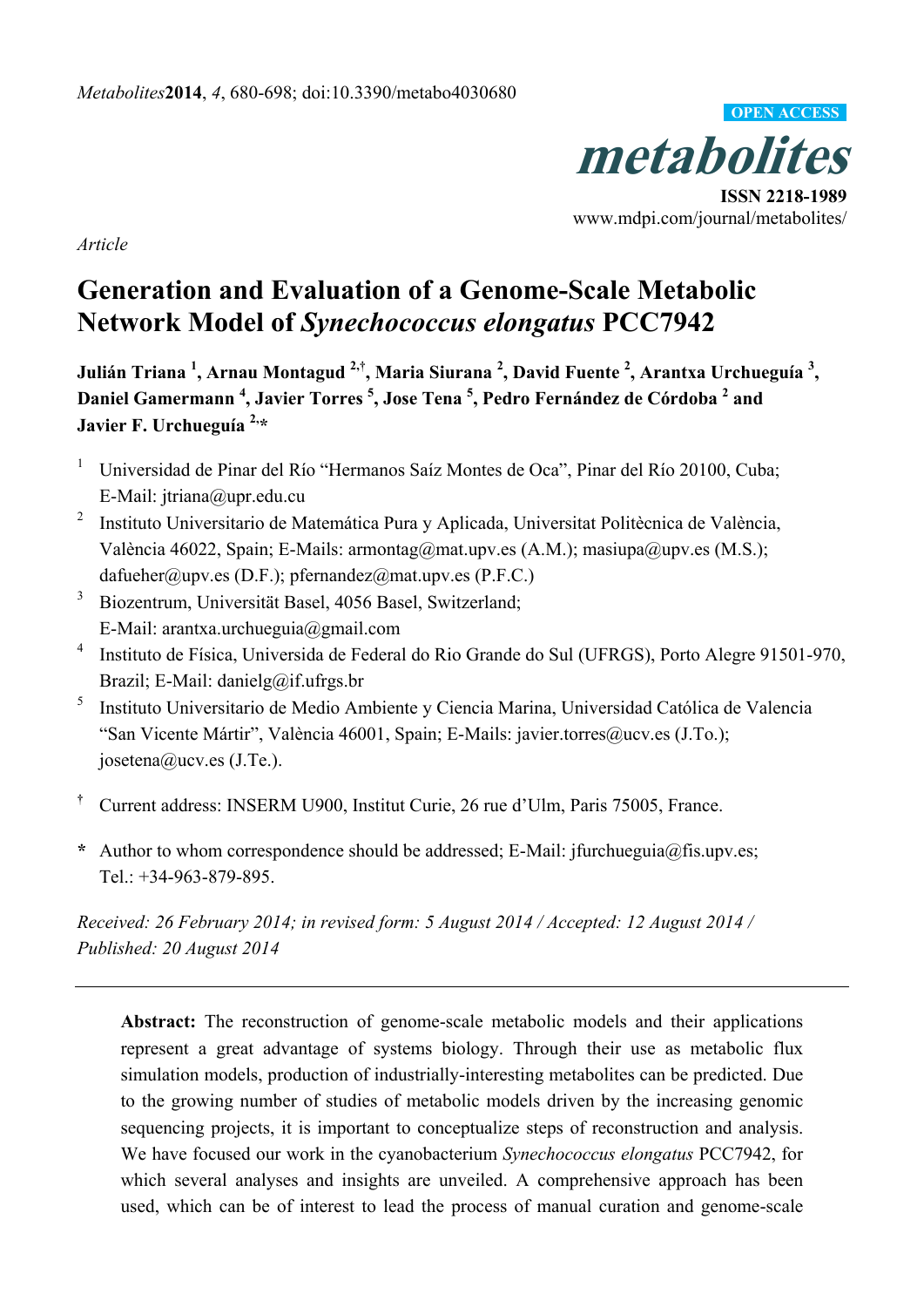metabolic analysis. The final model, *i*Syf715 includes 851 reactions and 838 metabolites. A biomass equation, which encompasses elementary building blocks to allow cell growth, is also included. The applicability of the model is finally demonstrated by simulating autotrophic growth conditions of *Synechococcus elongatus* PCC7942.

**Keywords:** genome-scale metabolic network reconstruction; systems biology; metabolic pathways; flux balance analysis; biological databases

# **1. Introduction**

*Synechococcus elongatus* PCC7942 is considered a model organism since the early 1970s, when successful transformations of exogenous DNA were performed for the first time in a cyanobacterium [1]. In particular, it has been used as a paradigm for the study of circadian rhythms in prokaryotes as it has been demonstrated that prokaryotes are capable of measuring time [2]. *S. elongatus* has a rod-shaped appearance, is oligotrophic having the ability to survive in freshwater environments with low nutrients and is considered an obligate autotroph [3,4]. The genus *Synechococcus* is among the most important photosynthetic bacteria in the marine environment as it accounts, after different estimates, for about 25% of the primary production in marine habitats [5]. Like all cyanobacteria, *Synechococcus elongatus* uses  $CO<sub>2</sub>$  as carbon source and light as energy source, which explains the interest in exploring its potential as a photo-biological cell factory for the production of valuable compounds for various applications. Potential applications are broad in this sense and research has been focused in the production of diverse metabolites of industrial interest, such as different types of biofuels [6] like hydrogen [7], among others. Its role as a model organism and the unique properties of this photosynthetic prokaryote illustrate why *Synechococcus elongatus* PCC7942 constitutes an interesting target for metabolic engineering and the benefit of developing, for the first time, a genome-scale metabolic model of this bacterium.

The development of genome sequencing and genetic mapping together with omics-science paved the way towards the quantitative study of biological systems. Thus, systems biology has emerged as a promising predictive science on a large and quantitatively deep scale [8], aiming at engineering of metabolic pathways and their capabilities [9]. Biological systems dynamics are inherently nonlinear and show functional synergies that may lead to emerging properties [10]. The construction of metabolic networks is, not only a compilation of chemical reactions, but also a gathering of exchange ratios, metabolic fluxes, and other type of biological constraints that make possible the *in silico*  analyses of the organism's behaviour. These analyses have been used by researchers to design metabolic engineering strategies in a variety of problems [11–14].

The genome-scale metabolic network reconstruction is based on genetic information available on the organism of interest. The *Synechococcus elongatus* PCC7942 genome was sequenced, annotated and published in 1980 [15–17]. In order to build a meaningful model, experimental data are required together with established knowledge such as physiological and biochemical information accessible from the literature, journal articles, experiments and databases,. In certain cases, lack of clarity and quality in published data, such as mistakes in entries, false negatives and false positives undermines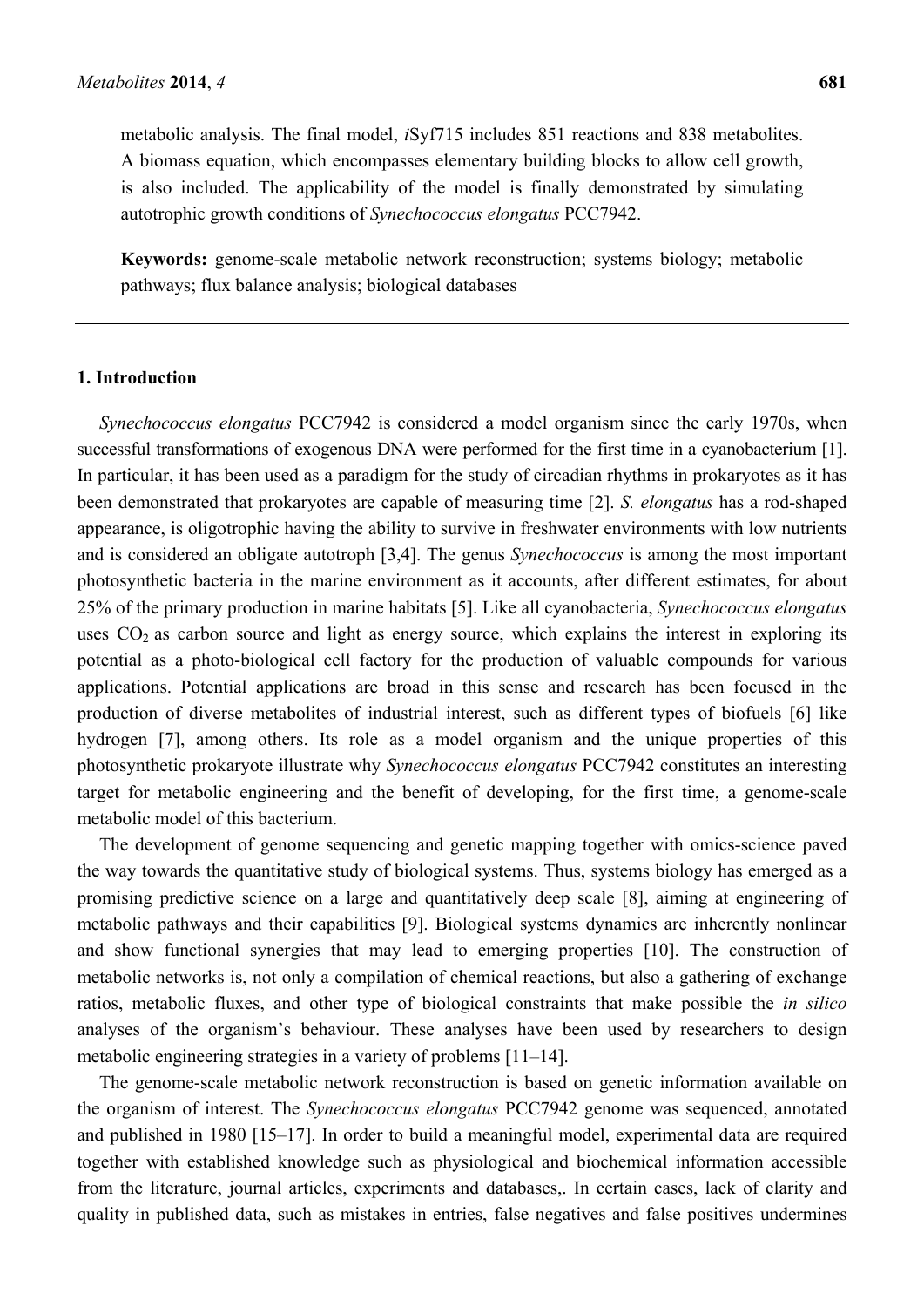the quality of the reconstructed models making their simulations worthless [18]. The relationships between complex metabolic processes usually falls to properly determine the processing of substrates into products and their stoichiometry, if a transformation is spontaneous or catalyzed by enzymes or if cofactors are involved. Moreover, the subcellular localization of the reactions and some thermodynamic aspects such as irreversibility must be known [19].

The usefulness of genome-scale metabolic models has been demonstrated through several computational analyses. Constraint-based approaches, such as flux balance analysis (FBA), are among the most common ones used to simulate phenotypic behavior under imposed physiological and/or genetic conditions [20–22]. FBA aims to obtain, through the optimization of a cellular objective (usually growth), the space of allowable flux distributions of a biological system under steady-state conditions. The optimization problem is subject to a set of constraints associated with lower and upper bounds in every reaction, which are defined by thermodynamic and experimental data. Finally, the resulting flux distribution can be contrasted with *in vivo* information and, thus, the metabolic model can be used for further analyses [23,24].

Presently, the process of reconstruction is long and arduous mainly due to its manual construction and proper quality-control check [25]. Some efforts have been directed to automate the metabolic reconstruction, or at least some parts of it, in order to cut down the time needed for such an endeavor. However, these efforts have been hampered due to problems in database information consistency and genome annotations [26]. Thereby, resulting algorithms are still unable to generate quality metabolic networks models as a basis for predictive analysis [25]. Several protocols have been published to define in detail each one of the steps of a proper reconstruction, as well as the software packages and databases that can assist in this labor [19,25–27]. For instance, Thiele and Palsson described in a very instructive way the process of debugging and validation [24].

Here, we present the manually curated metabolic reconstruction for *Synechococcus elongatus* PCC7942. The current model, *i*Syf715 features a detailed biomass equation including all the building blocks that are needed for a flux distribution simulation. Moreover, FBA analysis is performed to assess the accuracy of the model and to explore possible biotechnological production strategies.

With today's energy shortage concerns, having seemingly infinite energy source of light represents an interesting avenue for research and development. Therefore, *i*Syf715 is a step towards the development of photo-biological production platforms for the synthesis of several compounds of industrial interest.

#### **2. Results and Discussion**

In the reconstruction of a genome-scale metabolic model the reliability of the model depends critically on the quality of the data used. Nowadays, several databases (Supplementary File S1) can be used to obtain reliable metabolic reactions and annotated genome sequences for the organism of interest. The reconstruction of the model of *Synechococcus elongatus* PCC7942, termed *i*Syf715 in the present work, started with an exhaustive data search and gathering of genome sequences and annotation files from the NCBI Entrez Gene database [28]. The rationale behind the name is that the "*i*" of the name refers to an *in silico* model, followed by the organism database identifier (e.g., KEGG ID) and then the number of genes whose information is included in the model.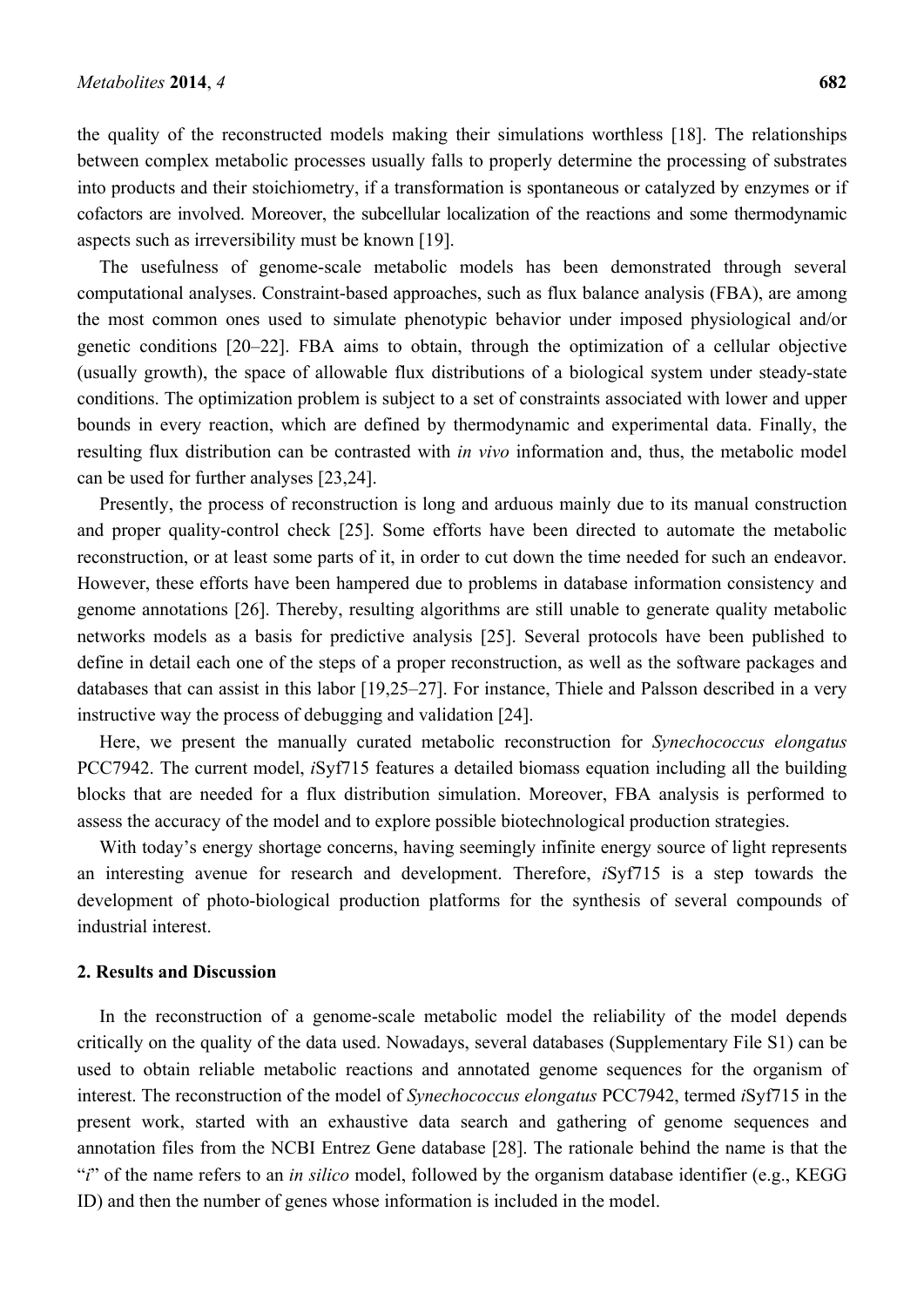The files, of which descriptions can be found in Table 1, were used as input for the software Pathway Tools [29] in order to build a database with all the genes, proteins and metabolites present in the cyanobacteria. The list of reactions and cognate genes was then retrieved with this software. Alternatively, we used the COPABI computational platform to build a similar database and to automatically generate the metabolic model following probabilistic criteria of uniqueness and completeness [30]. The algorithm allows identifying and filling gaps in a given pathway, choosing a completeness value comparing the available information of our specific metabolic reactions (e.g., reactions related with buildings blocks) to a general pathway (meaning, ideally, "all" metabolic reactions in nature, or the meta-metabolism). This completeness value is a probability that the missing reaction can occur in our metabolic network. Furthermore, this platform gives the possibility to exclude duplicated reactions, allowing the inclusion and correction of many isoenzymes, through the uniqueness value. This strategy was conceived in order to double check the results of both software. Figure 1 summarizes the whole process.

|                                   | <b>Chromosome</b> | Plasmid pANL             | <b>Plasmid pANS</b> |
|-----------------------------------|-------------------|--------------------------|---------------------|
| Length of DNA (base pairs)        | 2,695,903         | 46,366                   | 7835                |
| $G+C$ (%)                         | $\sim 55.47$      | 52.9                     | $\sim$ 59           |
| <b>RNA</b> genes                  | 54                | $\overline{\phantom{0}}$ | ۰                   |
| rRNA genes                        | 6                 | -                        |                     |
| tRNA genes                        | 45                | -                        | -                   |
| <b>Other RNA genes</b>            | 3                 |                          |                     |
| <b>Protein genes</b>              | 2856              | 50                       | 8                   |
| With predicted function           | 1682              | 17                       |                     |
| <b>Without predicted function</b> | 1174              | 33                       | -                   |
| <b>Total genes</b>                | 2906              | 50                       | 8                   |

**Table 1.** Summary of genome features of *Synechococcus elongatus* PCC7942.

**Figure 1.** Genome-scale metabolic reconstruction process.



The first draft included 672 genes coding for 540 enzymes that participated in 898 reactions. At this point we thoroughly checked the model identifying reactions that had no corresponding enzyme-coding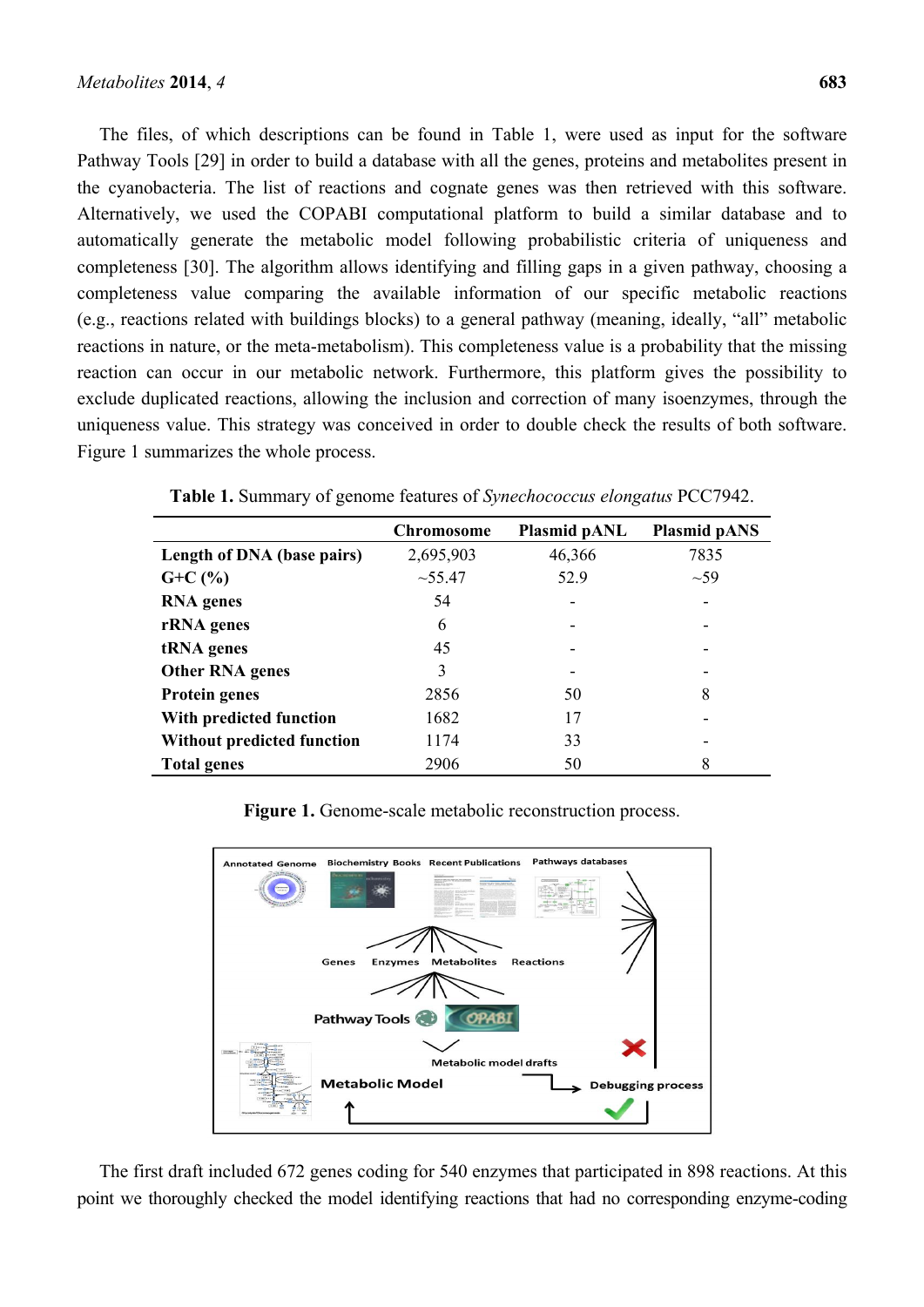gene assigned, but that needed to be included in the model, as well as removing reactions related to genetic replication, gene expression and cell division that were not meant to be included in the model [19]. Characteristics of this first draft and the final model version can be studied in Table 2. We verified EC numbers and stoichiometry of the reactions with several databases, such as KEGG pathway [31] and MetaCyc [32], as well as a complete literature examination from different biochemistry books [33–36]. If no conclusive outcome came from these sources, certain published metabolic models, such as *Synechocystis* sp. PCC6803 [11,12], cyanobacteria of the same phylogenetic Phylum as *Synechococcus elongatus* PCC7942 served as a reference to solve these issues.

**Table 2.** Distribution of elements in the database retrieved from Pathways Tools and the final model, *i*Syf715.

| <b>General Overview</b>                                             | iSyf715 |
|---------------------------------------------------------------------|---------|
| Genes                                                               | 715     |
| Metabolic reactions                                                 | 851     |
| Metabolites                                                         | 838     |
| Enzymes                                                             | 530     |
| Multimeric enzymes and enzymatic complexes                          | 79      |
| <b>Reactions overview</b>                                           |         |
| Reversible reactions                                                | 326     |
| Irreversible reactions                                              | 525     |
| <b>Reactions with assigned genes</b>                                |         |
| Enzymatic conversion                                                | 710     |
| Protein-mediated transport (active and passive-mediated transports) | 25      |
| Reactions with no cognate genes                                     | 116     |
| Non-enzymatic conversion (spontaneous)                              | 13      |
| Passive transport reactions (simple diffusion)                      |         |
| EC reactions not annotated                                          | 76      |
| Unassigned reactions                                                | 11      |

In order to render chemical conversions coherent, all elements were balanced. Protons have been balanced, by accounting the total number of each chemicals element on both sides of the associated-reactions in model. Electrons were balanced in the chemical reactions, even though we are unable to know the reducing state of metabolites in many reactions. We considered the principle of conservation of reducing power and have corrected the REDOX reactions based on an approximate balance of *electron-donor* and *electron*-acceptor. As some of the reactions included in these databases are usually reported in a non-specific form (e.g., an electron acceptor or an alcohol), corresponding organism-specific metabolites had to be identified [25]. In addition, reactions catalyzed by multimeric enzymes or enzymatic complexes were described as a single reaction [19]. The BRENDA database [37] helped to identify 325 reactions that were found to be reversible in the model. If no conclusive evidence was reported, reactions were set to be reversible.

Through these analyses, we assessed the possibility of including missing cofactors (e.g., water molecule or hydrogen ion, among others) in some reactions, like the ones catalyzed by hydrolases, oxidoreductases or transferases. If state of the art was unable to specify a single cofactor requirement, like NADH or NADPH, two reactions were included in the metabolic network.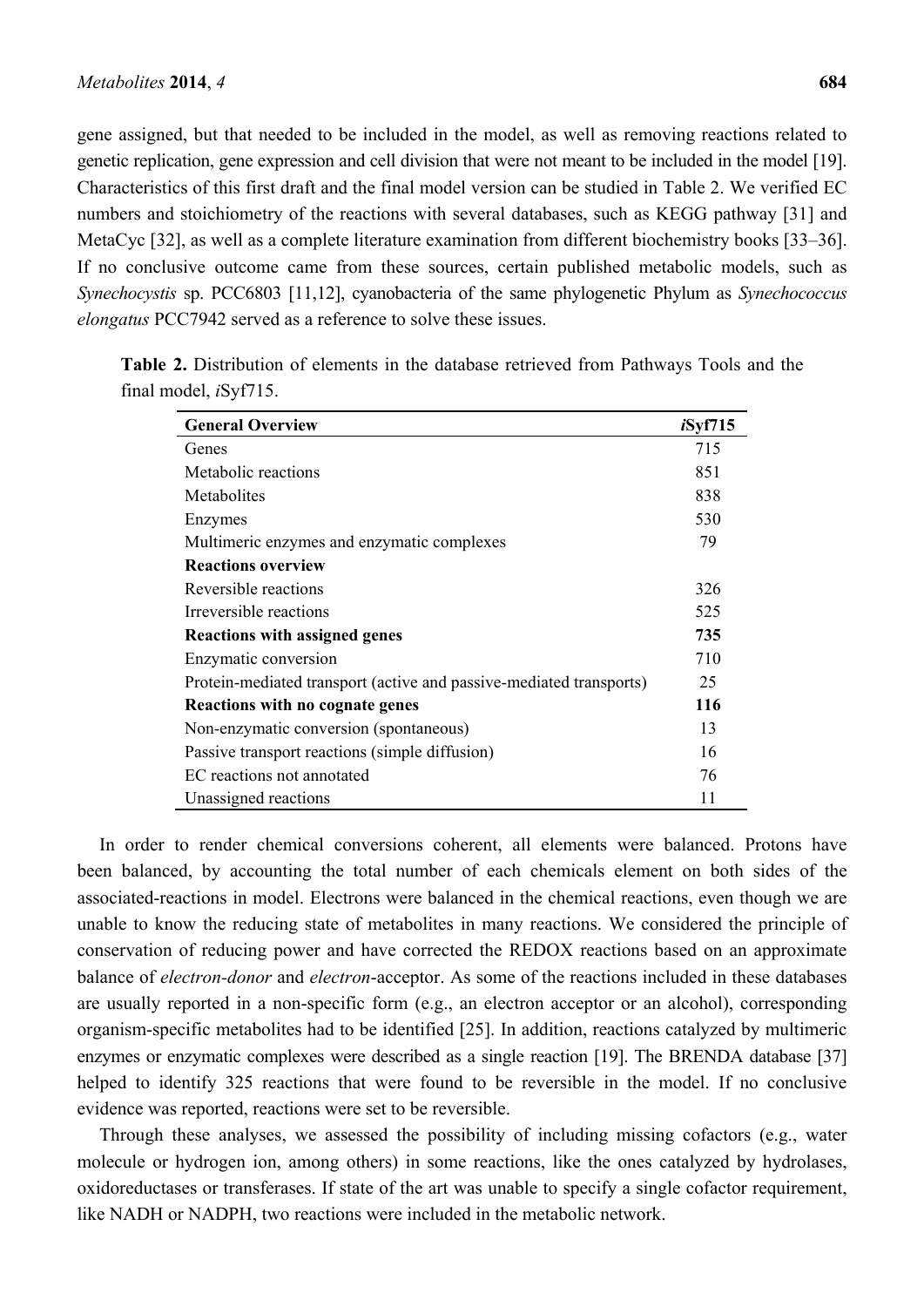No lumped reactions were left in the model to enable the tracing of the reactions' fluxes. Several reactions were found to be necessary for the synthesis of monomers, precursors or building blocks, but had no corresponding enzyme-coding gene assigned. We included these reactions to allow the formation of biomass, which was an objective function of the simulations. Whenever such a reaction was included in the model, it was mentioned explicitly.

In the biomass reaction, proteins, nucleic acids, lipids, carbohydrates, and other essential organic compounds, are drained together in a virtual reaction that evolves a mole of biomass. The ratios of each one of these precursors, ideally determined experimentally, are added as stoichiometries in the reaction.

Additionally, some transport systems across the membrane such as: phosphate, water, sulphate, nitrate, ammonia, as well as carbon monoxide and hydrogen peroxide transport, were included in the model and properly bounded. Some of the reversible reactions involving NADH and NADPH were constrained to be irreversible so that spurious transhydrogenation was controlled.

Another essential point in the debugging process was the removing of internal loops that are thermodynamically infeasible, for instance futile cycles, like substrate cycles described in [33] and Type III-extreme pathway [38]. Blocking these reactions is crucial since several constraint-based approaches, such as Flux Balance Analysis [20], do not account for regulation, thus, futile cycles cannot be shut down otherwise and simulations could retrieve unnatural flux behaviors.

The resulting network of this reconstruction process encompasses all known metabolites that take place in *Synechococcus elongatus* PCC7942 and consists of 851 metabolic reactions and 838 metabolites (see Table 2). The bulk of reactions are catalyzed by 530 enzymes encoded by 715 genes. The presence of protein complexes and multimeric enzymes, explains the differences between the number of enzymes and genes. Additionally, a set of reactions with no cognate genes is present in *i*Syf715: 13 non-enzymatic (spontaneous) conversions, 16 simple diffusion reactions, and 11 unassigned reactions (the majority according to the KEGG report). During the reconstruction process, 54 external metabolites and 40 exchange reactions were included. In short, a total of 76 reactions not annotated in the genome were included in the model on the basis of biochemical evidence or physiological considerations. Examples of these are the genes that encode for malate synthase (EC 2.3.3.9) and isocitratelyase (EC 4.1.3.1), whose enzymatic activities have been measured [39], but do not have a cognate ORF associated to them, and whose presence is necessary to complete the glyoxylate shunt.

The final model includes central metabolic pathways, such as the glycolysis/gluconeogenesis pathway, the Calvin-Benson cycle, the pentose phosphate pathway, incomplete reactions within the tricarboxylic acid cycle (TCA), as well as the complete set of anabolic pathways involved in the biosynthesis of chlorophyll, glycogen, amino acids, lipids, nucleotides, vitamins, cofactors, *etc.* Pathways for glyoxylate synthesis (via ribulose-1, 5-bisphosphate carboxylase/oxygenase and the shunt across TCA cycle), and amino sugars metabolism are also included.

Photosynthetic electron transfer associated with the thylakoid membrane is represented as a set of 10 separate reactions, including light captured by photosystem II (PSII) and photosystem I (PSI), electron transfer between the two photosystems, and cyclic electron transfer which involves PSI and ferredoxin.

Working model files can be obtained in Supplementary information. Additionally, *i*Syf715 model on SBML format was deposited in BioModels Database [40] and assigned the identifier MODEL1407310000.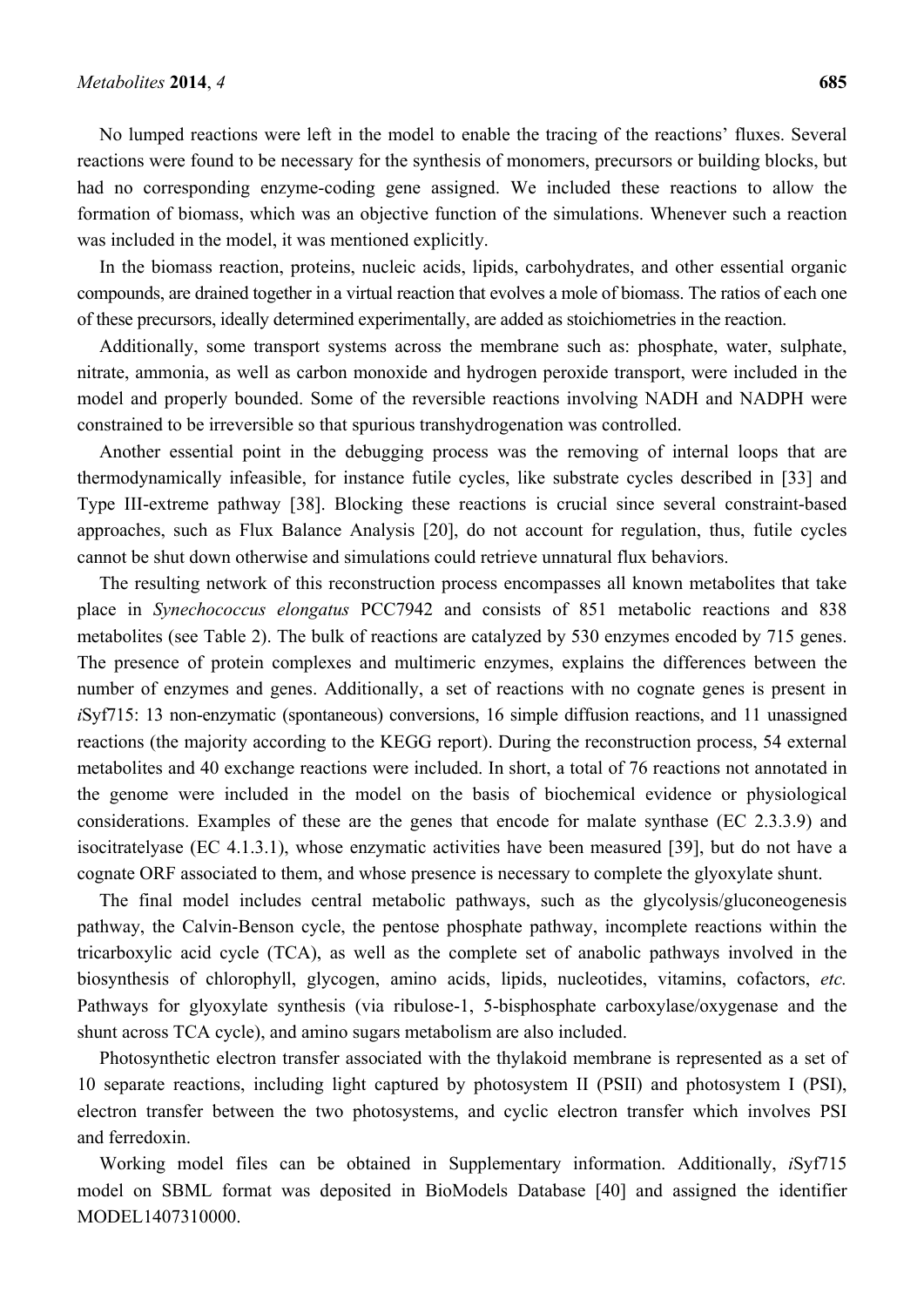# *2.1. Network Topology and Connectivity Analysis*

The network topology analysis of *i*Syf715 can help in the understanding of how metabolites and their interactions determine their metabolic function in the cell. As many studies have shown, most of these networks are scale-free and thereby the nodes connection can be estimated by a power-law degree distribution [41–44]. Most connected metabolites distribution in the *i*Syf715 network and a comparison with their presence in other microbial genome-scale metabolic networks can be seen in Table 3.

| <b>Metabolic Hubs</b>                    | <b>Neighbors</b><br>in $i$ Syf715 | <b>Neighbors in</b><br><i>i</i> Syn811 [12] | <b>Neighbors</b> in<br>E. coli [45] | <b>Neighbors</b><br>in Yeast<br>$[19]$ |
|------------------------------------------|-----------------------------------|---------------------------------------------|-------------------------------------|----------------------------------------|
| H <sub>2</sub> O                         | 243                               | 219                                         | 697                                 |                                        |
| Phosphate                                | 169                               | 112                                         | 81                                  | 113                                    |
| <b>ADP</b>                               | 159                               | 111                                         | 253                                 | 131                                    |
| <b>ATP</b>                               | 148                               | 136                                         | 338                                 | 166                                    |
| $\operatorname{H}^{\scriptscriptstyle+}$ | 149                               | 153                                         | 923                                 | 188                                    |
| Diphosphate                              | 110                               | 84                                          | 28                                  | $\overline{\phantom{0}}$               |
| CO <sub>2</sub>                          | 69                                | 72                                          | 53                                  | 66                                     |
| AMP                                      | 74                                | 21                                          | 86                                  | 48                                     |
| <b>NADPH</b>                             | 74                                | 68                                          | 66                                  | 57                                     |
| $NADP+$                                  | 72                                | 68                                          | 39                                  | 61                                     |
| L-glutamate                              | 52                                | 44                                          | 52                                  | 56                                     |
| $NAD^+$                                  | 46                                | 52                                          | 79                                  | 58                                     |
| <b>NADH</b>                              | 45                                | 48                                          | 75                                  | 52                                     |
| oxygen O <sub>2</sub>                    | 45                                | 40                                          | 40                                  | 31                                     |
| S-adenosyl-L-<br>methionine              | 37                                | 28                                          | 18                                  | 19                                     |
| Ammonia                                  | 44                                | 28                                          | 22                                  |                                        |
| coenzyme A                               | 29                                | 23                                          | 71                                  | 39                                     |
| Pyruvate                                 | 32                                | 20                                          | 61                                  | 20                                     |
| L-glutamine                              | 30                                | 21                                          | 18                                  | 23                                     |
| Glutathione                              | 32                                | 26                                          | 17                                  | 10                                     |
| S-adenosyl-L-<br>homocysteine            | 25                                | 24                                          | 12                                  | 14                                     |

**Table 3.** Most connected metabolites in *S. elongatus* PCC7942 and other genome-scale metabolic models.

A few metabolites are involved in many reactions and are widely used by diverse metabolic machineries; on the other hand, many metabolites have very few connections. These highly connected metabolites are often referred as metabolic hubs; these are the metabolites around which metabolism is organized in a bow tie manner [46]. Unsurprisingly, water is the well-connected compound. Its role both as a substrate or product in reactions, such as reduction-oxidation, hydrolysis and condensation, is well known. As we can see in Table 3, other most well connected metabolites include carrier molecules like: ADP, ATP, NADP<sup>+</sup>, NAD<sup>+</sup>, phosphate, and oxygen, which are related to energy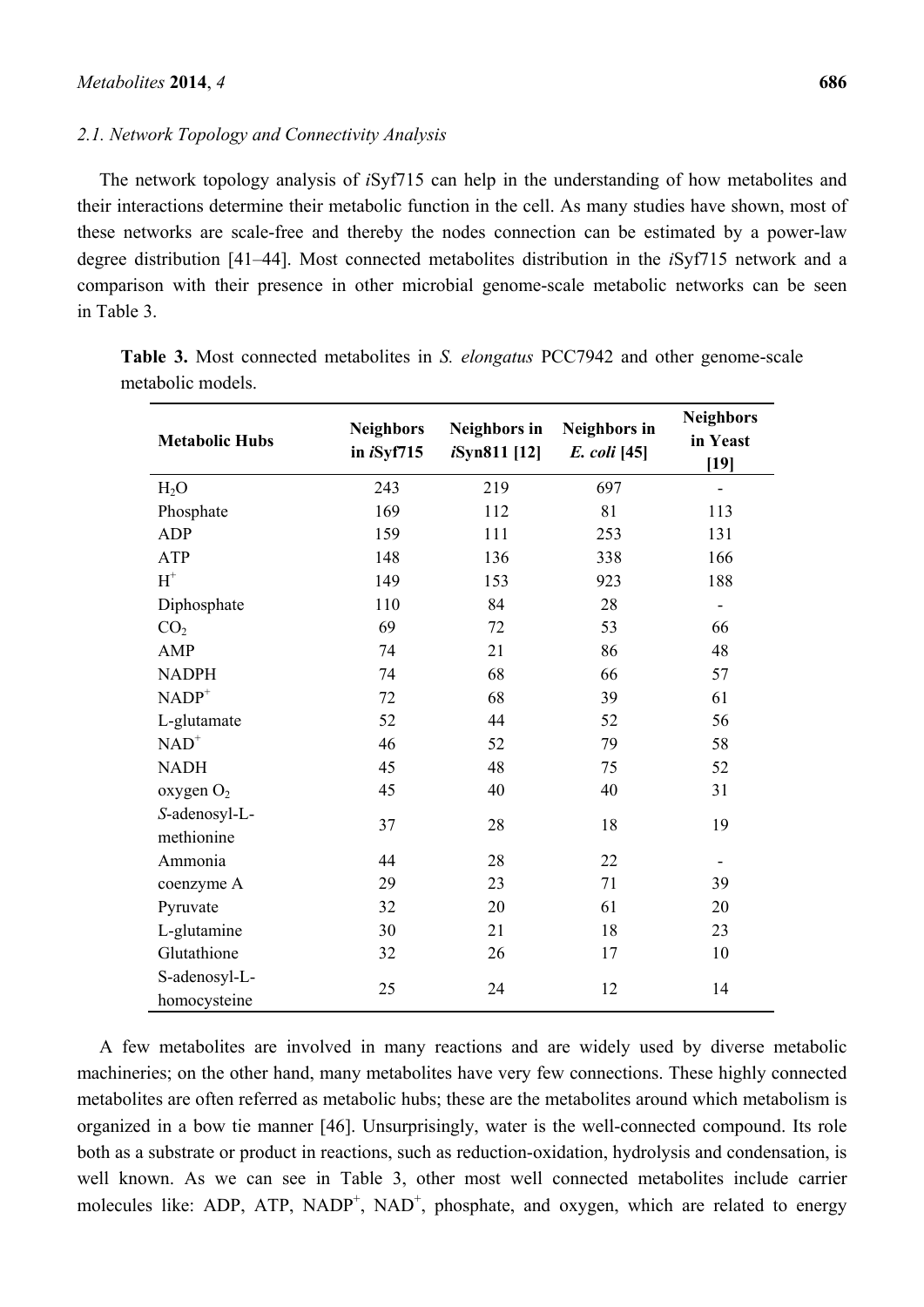transport, energy storage and redox pathways; a few amino acids, peptides and their precursors (L-glutamate, L-glutamine and glutathione); and key components in the porphyrin and chlorophyll metabolism (S-adenosyl-L-methionine/S-adenosyl-L-homocysteine). Additional well connected metabolites are ammonia, coenzyme A and pyruvate, which constitute either the substrates or products of many central metabolic pathways, like glycolysis, tricarboxylic acid (TCA) cycle, glyoxylate shunt, and amino acids metabolism.

For the connectivity distribution analysis of *i*Syf715 we used a systematic mathematical approach: the Pareto's law in terms of the cumulative distribution function (*P (K*>*k)~k−γ + 1*) to get a proper fit [47,48].We used the cumulative distribution rather than picturing a log-log scale plot of the distribution of connections counts among number of nodes, so that the distribution tail smoothed out in the cumulative distribution and no data were "obscured" as in the logarithmic binning procedure [49]. Our analysis of the data from Table 3 leads us to think the *i*Syf715 network is reasonably characterized by a power-law distribution ( $\gamma = 2.203$ ) with high non-uniformity, as we can see at the cumulative distribution towards the right of Figure 2. The biological significance of this hierarchical connectivity is said to be related to an evolutionary process, where the hubs were the first compounds that were present in the earliest cells predecessor's metabolism [50]. Metabolic hubs represent effective targets for metabolic engineering and should be considered in the design of strategies for the production of other metabolites.



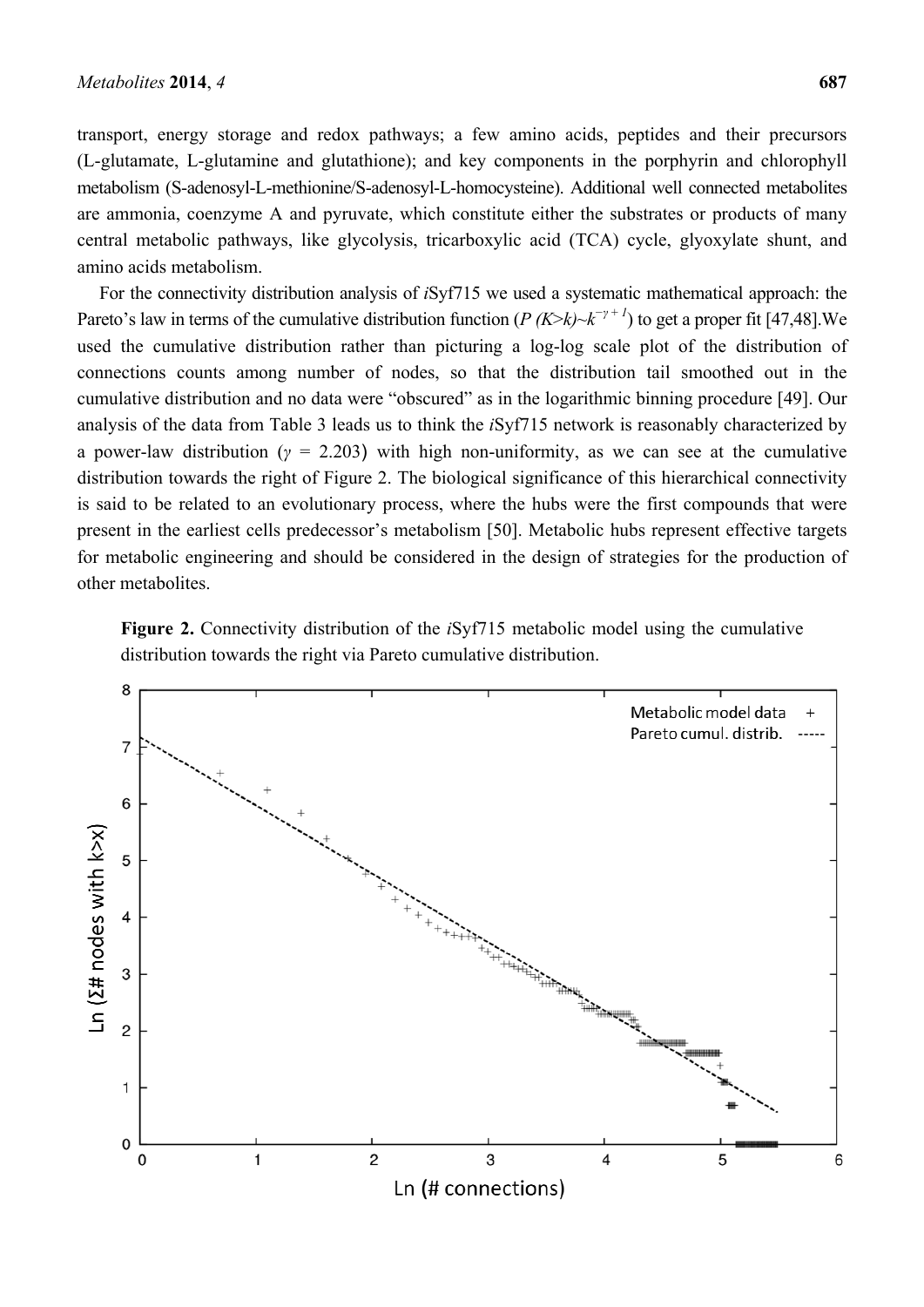#### *2.2. Simulation of the Model*

We performed a constraint-based flux simulation by using the Flux Balance Analysis (FBA) [20] algorithm. This approach has been used to simulate exponential growth in bacteria and assumes that the cells grow optimally using a given amount of carbon and energy source. Another assumption is the steady state of intracellular reactions in the exponential phase. As the number of equations (reactions) is much larger than the number of variables (metabolites), we have an underdetermined system of equations, which is solved by applying a steady state and optimizing for an objective function (cell growth or biomass evolution). This optimization was done with linear programming, which requires the establishment of boundary parameters for the uptake. The solution for this mathematical problem (see Methods) is a flux vector, where each reaction has a flux value. Model validation usually focuses on testing whether the growth capabilities or any particular objective flux corresponds to a given set of experimental flux data.

*Synechococcus elongatus* PCC7942 is an obligate photoautotroph organism, thus we defined a set of constraints for this growth conditions (detailed in Supplementary file S1, Table S2). A two-step optimization procedure was applied as in previous works [11]. The first step was the maximization of biomass growth while the light intake was unconstrained. Next, the maximum growth value was incorporated as a constraint to minimize the light uptake rate (the second step). This was designed with the aim to estimate physiologically meaningful photon uptake values that tallied experimental growth measurements. Biomass synthesis, a theoretical abstraction for cellular growth, is considered as a drain of some metabolite intermediates, into a general biomass component [11]. We looked upon information about weight fractions of macromolecules and monomers to reflect the composition of biomass. Frequently, data related to the relative amounts of these metabolites are not available in literature, or the published information is shown in a particular physiological condition not usable for our goals. As long as possible, the weight fractions were updated to reflect the specifics of *Synechococcus elongatus* PCC7942. The quantities measured in other phylogenetically related biological systems could be a close approximation to the metabolic reality of the concerned organism. In the present work we have used the biomass composition reported in Table 4. For details, please find a more detailed explanation of biomass equation in Methods and Supplementary File S1.

For the estimation of the theoretical maximum illumination we calculated the surface area per weight of biomass. We considered a spheroid geometry of the cell with a length of  $3.57 \pm 0.12$  µm, a width of  $1.47 \pm 0.09$  um and a dry weight of  $3.87 \pm 0.03$  ng [51] and we assumed an irradiance value of 0.156 mE  $m^{-2}$  s<sup>-1</sup> in a 12:12 hours photoperiod as the value with the highest growth rate experimentally determined [51]. Taking into account these data the theoretical maximum illumination that would reach the cell membrane in our model was estimated as 1.96 mE  $gDW^{-1}$  h<sup>-1</sup>. The first optimization was carried out by constraining the  $CO_2$  and  $HCO_3^-$  uptake rates at 1.99 mmol gDW<sup>-1</sup> h<sup>-1</sup> [52] and maximizing growth. Then we imposed that specific growth rate as a condition and we minimized the photon uptake rate. That is, finding the minimal quantity of photons needed for the metabolism to work with the experimentally determined carbon uptake. In this way, we estimated physiologically meaningful photon uptake values, which do tally with experimental growth measurements [11,53]. The specific growth rate for *i*Syf715 resulted to be 0.05987 h<sup>-1</sup> with a photon uptake rate of 0.1 mE gDW<sup>-1</sup>  $h^{-1}$  on each photosystem.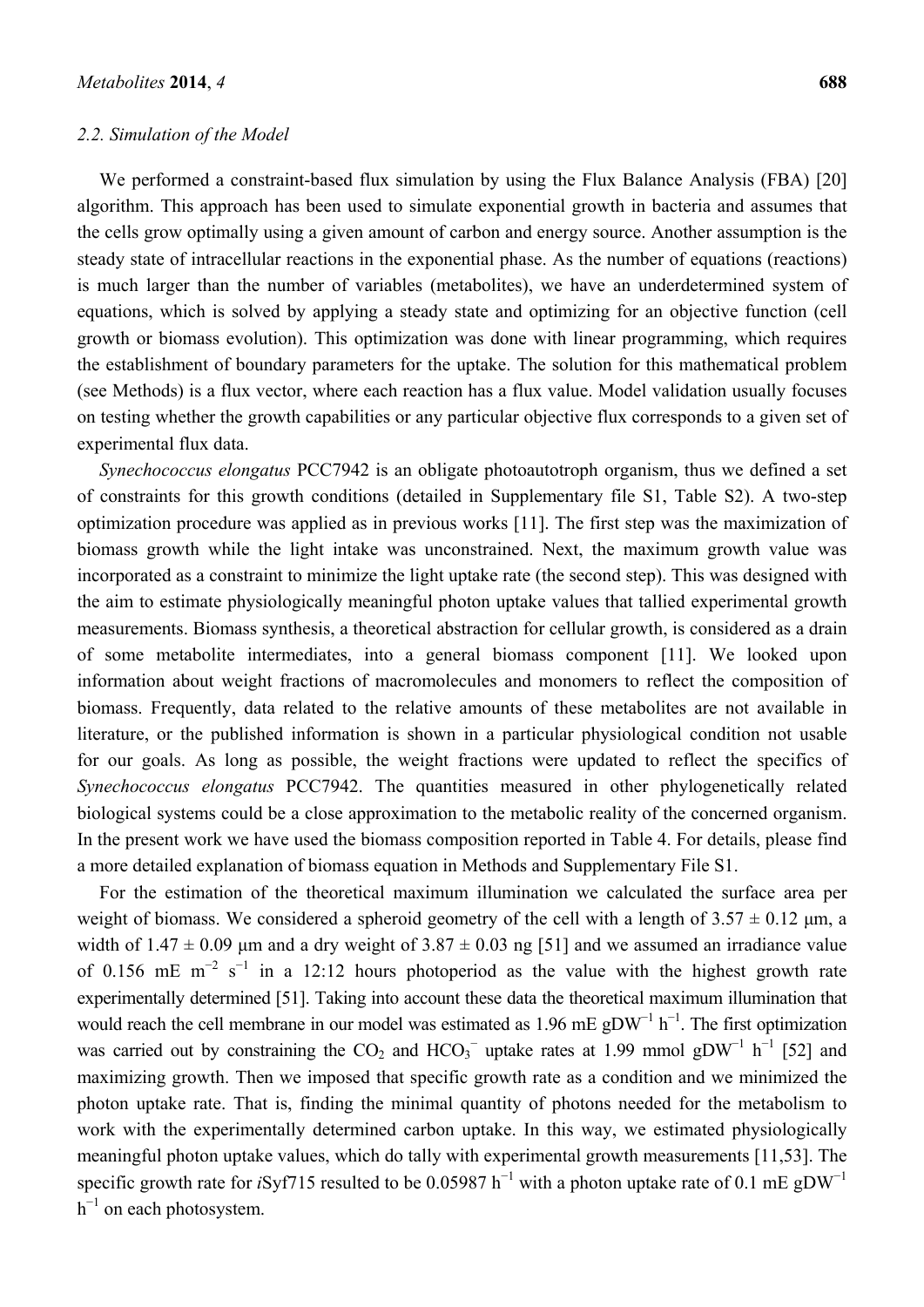Due to the biphasic nature of cyanobacterium growth, we look for reported data for exponential growth phase with which to compare our simulation. The maximum specific growth rate of Synechococcus elongatus PCC7942 has been reported from 0.0519 h<sup>-1</sup> to 0.0551 h<sup>-1</sup> [52,54], despite scarce information about studies on optimization of the specific growth rate of this prokaryote. The slight difference of our simulated growth with the experimental data could be the result of several factors, including regulation, stress and feedback inhibition, which cannot be captured in constraint-based stoichiometric models. Moreover, the growth of many laboratory strains are not consistent with the computed optimal by FBA because they are not necessarily evolved for growth maximization [55,56]. These results are, therefore, an overall acceptable validation of the genome-scale metabolic model.

| <b>Metabolites</b>   | mmol/gDW   | <b>Metabolites</b>    | mmol/gDW    |
|----------------------|------------|-----------------------|-------------|
| Proteins             | 0.000459   | <b>Ribonucleotide</b> |             |
|                      |            | $\bf{s}$              |             |
| Carbohydrates        |            | AMP                   | 0.140389293 |
| Glycogen             | 0.53439    | <b>UMP</b>            | 0.140389293 |
| Antenna              |            | <b>GMP</b>            |             |
| chromophores         |            |                       | 0.123745851 |
| Zeaxanthin           | 0.00079    | $\mathbf{CMP}$        | 0.123745851 |
| Beta-carotene        | 0.000875   | <b>Lipids</b>         |             |
| Trans-lycopene       | 0.00820225 | 14C-lipid             | 0.028       |
| Chlorophyll a        | 0.0057     | 16C-lipid             | 0.0042      |
| Phycocyanobiline     | 0.0285     | 18C-lipid             | 0.00448     |
| Deoxyribonucleotides |            | $(9Z)16C$ -lipid      | 0.0066      |
| dATP                 | 0.0201156  | $(9Z)18C$ -lipid      | 0.00625     |
| dTTP                 | 0.0201156  |                       |             |
| dGTP                 | 0.02538445 |                       |             |
| dCTP                 | 0.02538445 |                       |             |

**Table 4.** Biomass composition of the *S. elongatus* PCC7942 metabolic model.

Furthermore, we studied split-flux reactions, nodes in the network where flux can go in two or more directions and that are very good checkpoints to see if complex metabolic behavior has been properly captured by the metabolic model (Figure 3 depicts the relevant reactions vector). The flux landscape of the model shows a flux distribution directed towards the  $CO<sub>2</sub>$  fixation at the Calvin-Benson cycle, as expected of a photosynthetic cell that uses light and carbon substrates to build complex carbohydrate molecules. The solution space reveals that the autotrophic growth flows in the gluconeogenic direction (see Figure 3). Unsurprisingly, RuBisCO (reaction "4.1.1.39b") and carbonic anhydrase (reaction "4.2.1.1b") have high fluxes as they are entry points of carbon dioxide and carbonic acid, the carbon sources of the system. The demand of ATP and NADPH is supplemented by the photosynthetic processes. Depending on the needs of each of them, photosynthesis will be linear or include a cyclic part if more ATP is required.  $iSyf715$  shows significant flows over the ferredoxin-NADP<sup>+</sup> reductase (reaction " $1.18.1.2$ ") and across the ATPase (reaction " $3.6.3.14$ "), the governing complex in the photophosphorylation process. Thus, *i*Syf715 is flexible enough as to incorporate ATP/NADPH ratios, following the hypothesis that the existence of both electron transports must be essential for efficient photosynthesis [57].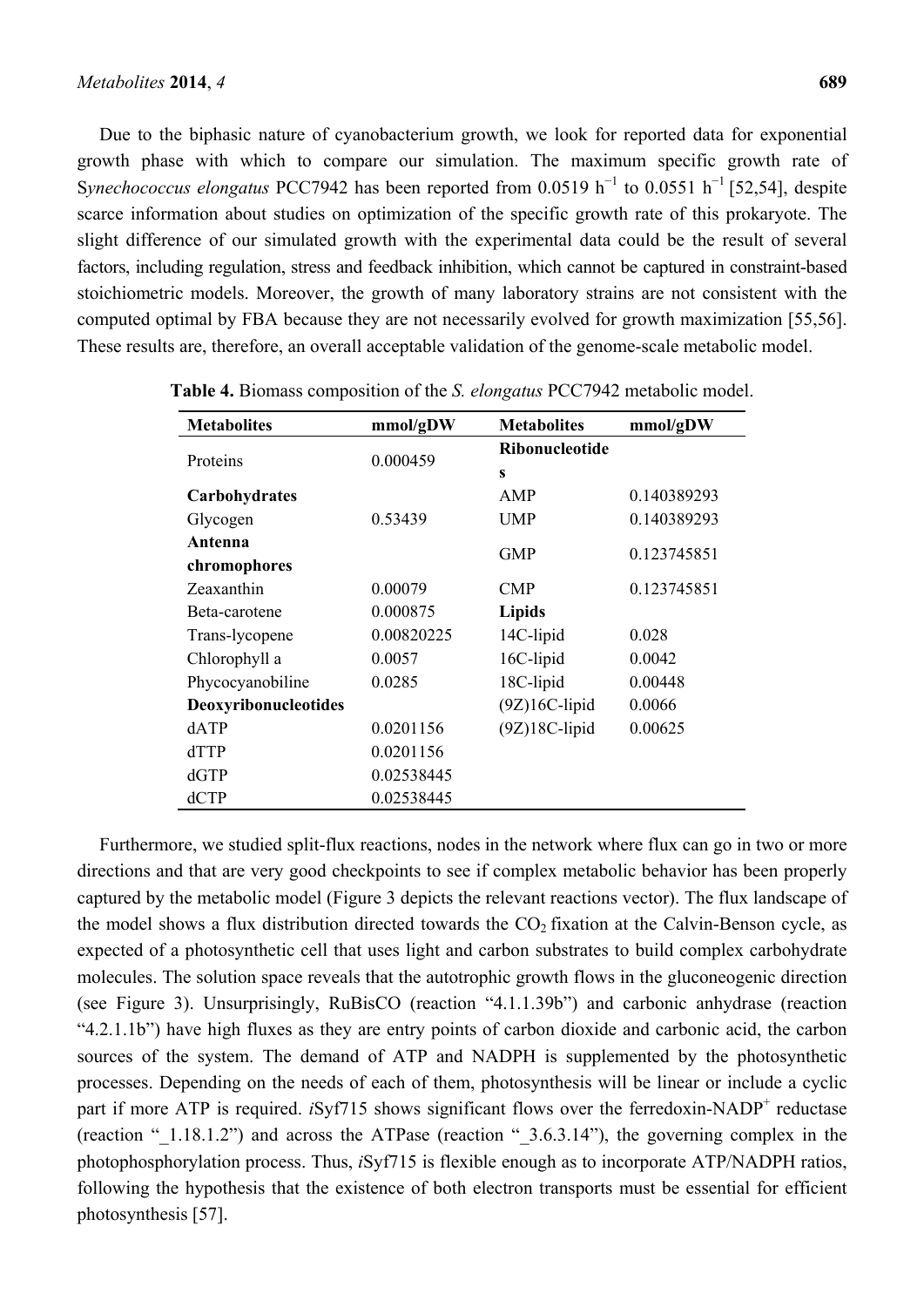**Figure 3.** Flux landscape of the *i*Syf715 metabolic model. Abbreviations: β-D-gluc = β-Dglucose; β-D-gluc-6-P = β-D-glucose-6-phosphate; α-D-gluc-6-P = α-D-glucose-6-phosphate; β-D-fruct-6-P = beta-D-fructose-6-phosphate; β-D-fruct-1,6-P = β-D-fructose-1,6-bisphosphate; dihydroxi-acet-P = dihydroxy-acetone phosphate; D-glyceral-3-P = D-glyceraldehyde-3phosphate;  $Pi =$  phosphate; 1,3-di-P-glyc = 1,3 diphosphateglycerate; 3-P-glyc = 3phosphoglycerate;  $2-P-glyc = 2-phosphoglycerate$ ;  $P-enolpyr = phosphoenolpyruvate$ ;  $pvr =$ pyruvate; ac-CoA = acetyl-CoA; ox-acet = oxaloacetate; mal = malate; fum = fumarate; UQH2 /UQ = reduced ubiquinone/oxidized ubiquinone; succ = succinate; succ-CoA = succinyl-CoA; 2-ketoglut = 2-ketoglutarate; D-isocit = D-isocitrate; cit = citrate;  $CoA =$ coenzyme A; ribul-1,5-bisP = D-ribulose-1,5-bisphosphate; D-ribul-5-P = D-ribulose-5phosphate; D-rib-5-P = D-ribose-5-phosphate; D-xylul-5-P = D-xylulose-5-phosphate.



The *i*Syf715 model displays the activation of the production of glycogen through the ADP-D-glucose synthesis, which serves as a form of carbon storage. The glyoxylate shunt is basically inactive, and the TCA cycle is incomplete. As known in many metabolic engineering works, acetyl-CoA stands as a possible metabolite of industrial relevance in *Synechococcus* as it can be the starting point of biosynthesis of several amino acids and fatty acids, which are of high importance to the production of biofuels [6]. In this sense, previous studies have worked on engineering reactions around acetyl-CoA, and have reported promising results in microorganisms genetically engineered to produce added-value metabolites [58–60].

It is noteworthy that reactions such as those catalyzed by glucokinase (reaction "2.7.1.2a"), phosphofructokinase (reaction "2.7.1.11") and pyruvate kinase (reaction "2.7.1.40a"), associated with de novo synthesis of carbohydrates, exhibit no flux, which is in correspondence with photoautotrophic growth conditions [33,61]. Others, like those catalyzed by glucose-6-phosphate isomerase (reaction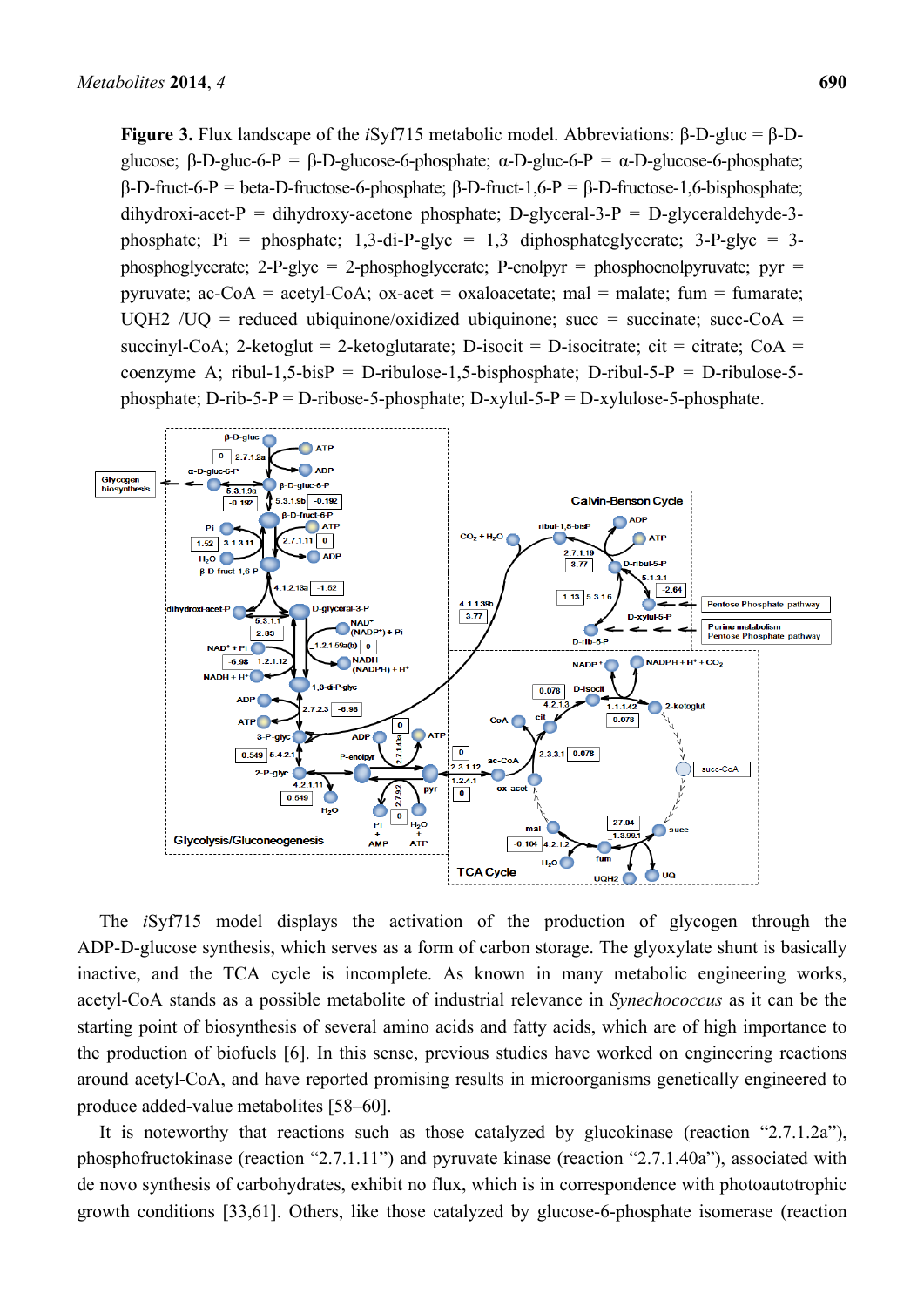"5.3.1.9a,b"), fructose 1,6-bisphosphate phosphatase (reaction "3.1.3.11") and phosphoribulokinase (reaction "2.7.1.19"), as well as those that produce D-ribulose-1,5-bisphosphate and catalyzed by ribose-5-phosphate isomerase (reaction "5.3.1.6") and ribulose-phosphate 3-epimerase (reaction "5.1.3.1"), are active, as should be in photoautotrophic conditions. Finally, we would like to focus on the high flux value of the reversible reaction " 1.3.99.1" catalyzed by succinate dehydrogenase. In this case the direction implies the succinate oxidation to fumarate reducing ubiquinone. The synthesis of fumarate is an essential reaction since it represents an intermediate node in many metabolic pathways that yield building blocks for biomass formation; such as uridine monophosphate (UMP) and aspartate. It is known that this cyanobacterium does not have abundance of complex morphological characteristics [62], therefore, the reduced ubiquinone could be oxidized by other processes, such as photosynthesis electronic transfer, contributing to the formation of NADPH and ATP without triggering their classical synthesis reactions' fluxes.

The genome-scale metabolic model of *Synechococcuselongatus*PCC7942, *i*Syf715, is available in Supplementary files S2, S3 and S4 and its results can be traced in Supplementary file S5.

# **3. Methods**

# *3.1. Genome-Scale Metabolic Network Reconstruction*

Pathway Tools [29] and COPABI [30] software were used to construct a specific database of genes, proteins, enzymes and metabolites. All the genome and annotation files of *Synechococcus elongatus* PCC7942 were downloaded from the NCBI Entrez Genome [28] repository as of 24 February, 2011. The network was retrieved by Pathway Tools and was checked using COPABI filling gaps algorithms and different databases, like KEGG pathway database [31], MetaCyc [32], and BRENDA Enzyme database [37]. See Supplementary File S1 for a complete list.

*i*Syf715 model on SBML format was deposited in BioModels Database [40] and assigned the identifier MODEL1407310000.

# *3.2. Linear Programming for Flux Balance Analysis*

All biochemical reactions in iSyf715 were formulated as a stoichiometric model, such as:

*S*·*v*

Here, *S* is a stoichiometric matrix that contains the stoichiometric coefficients from all internal (balanced) metabolites, whereas *v* is a flux vector that corresponds to the columns of *S*. Using an approach known as flux balance analysis or FBA [20], the former equation can be solved using linear programming and a given set of experimentally-driven constraints. In FBA the number of reactions is often larger than the number of metabolites, making the system underdetermined. Generally, in order to solve the problem and obtain a feasible solution for the intracellular fluxes, a steady state and an optimization criterion on metabolic balances has to be imposed. Steady state can be imposed so that:

 $S \cdot v = 0$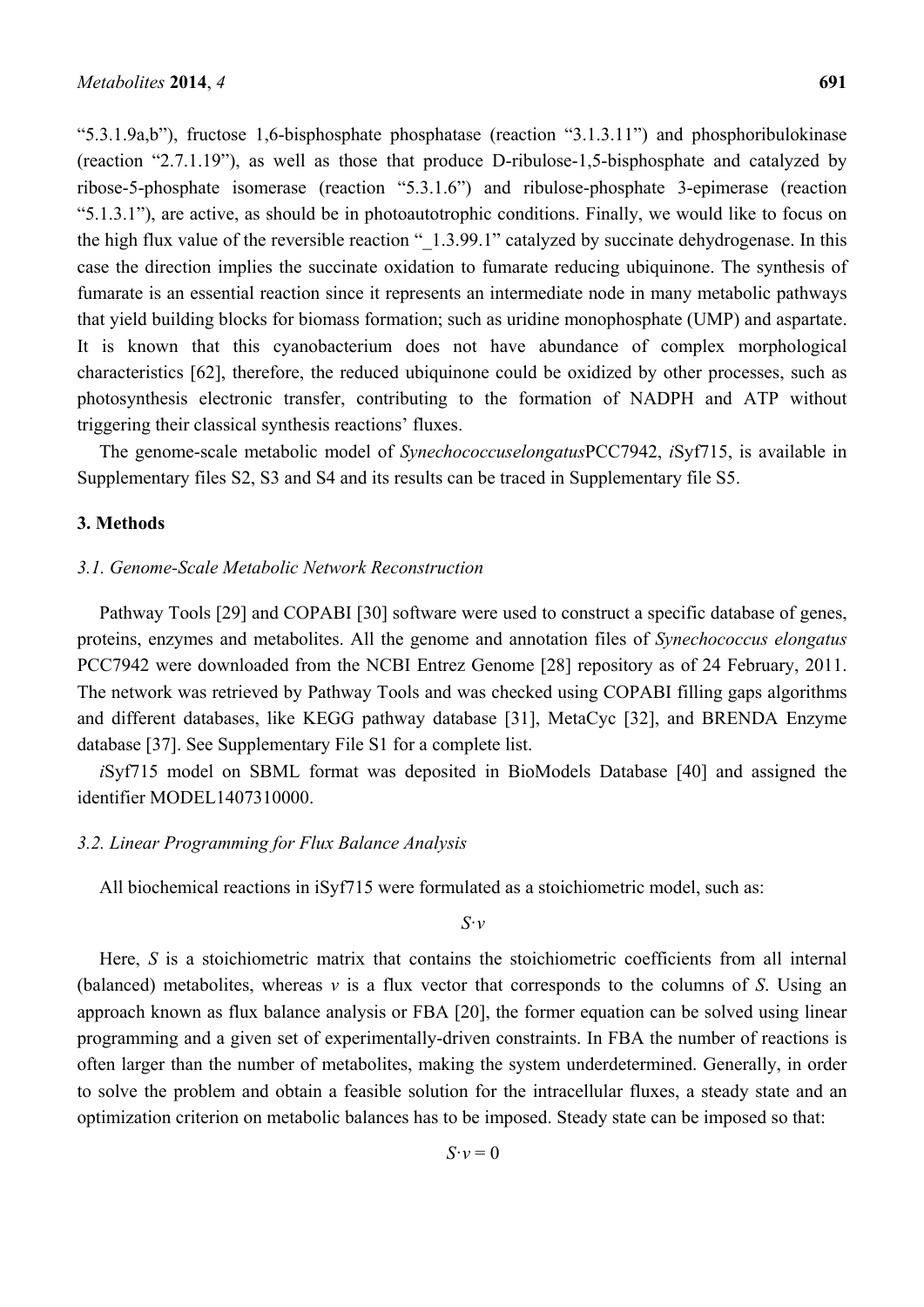In addition, the optimization criterion can be set by maximizing one biochemical reaction, such as the biomass evolving equation. Additionally, boundary conditions have to be used to be able to simulate the steady state.

For instance,

Max  $(v_i)$  subject to  $S \cdot v_i = 0$   $\forall j \in \mathbb{N}$  $v_{i, irr}$ ∈ R<sup>+</sup> *vj, rev*∈ R  $v_i$ , const∈ R,  $v_{min} < v_{i,const} < v_{max}$ 

$$
v_{j,uptake} \in R
$$
,  $v_{min} < v_{j,uptake} < v_{max}$ 

Where  $v_j$  is the rate of the  $j<sup>th</sup>$  reaction. The elements of the flux vector *v* were constrained for the definition of reversible and irreversible reactions,  $v_i$ ,  $_{rev}$  and  $v_i$ ,  $_{irr}$ , respectively. Additionally, two set of equations were established, *vj, const*, constraining metabolic reactions, and *vj, uptake*, uptake reactions, which were bound through experimentally determined values from the literature. Biomass synthesis was considered as a drain of precursors or building blocks into hypothetical biomass component. Flux through biomass synthesis reaction, being the biomass formation rate, is directly related to growth of the modeled organism. Simulations were performed using the OptGene software [63], later termed BioOpt [64,65]

More information about the modeling mechanics can be found in Montagud *et al*., 2010 [11]. Readers will find in Supplementary file S2 the model file where all reactions and simulated constraints are depicted and ready to be used in OptGene software [63].

#### *3.3. Biomass Composition*

Biomass synthesis was considered as a drain of precursors or building blocks into a hypothetical biomass component. Precursors considered were amino acid, carbohydrates, chromophores, nucleic acids, and lipids. All data were retrieved from published information as described in Supplementary File S1. Flux through the biomass synthesis reaction, being the biomass formation rate, is directly related to growth of the modeled organism [20]. Table 4 shows the biomass composition that was considered in the current metabolic model and a detailed description can be found in Supplementary File S1.

# **4. Conclusions**

We have successfully reconstructed the first genome-scale metabolic network for *Synechococcus elongatus* PCC7942, called *i*Syf715. The curated model represents an up-to-date database that encompasses all knowledge available in public databases, scientific publications and textbooks on the metabolism of this cyanobacterium. The model has been compiled in OptGene and SBML to enable its use with different software.

Our model includes 851 metabolic reactions and 838 metabolites, as well as the information from 715 genes. Moreover, we identified 76 enzymatic reactions needed for the correct function of the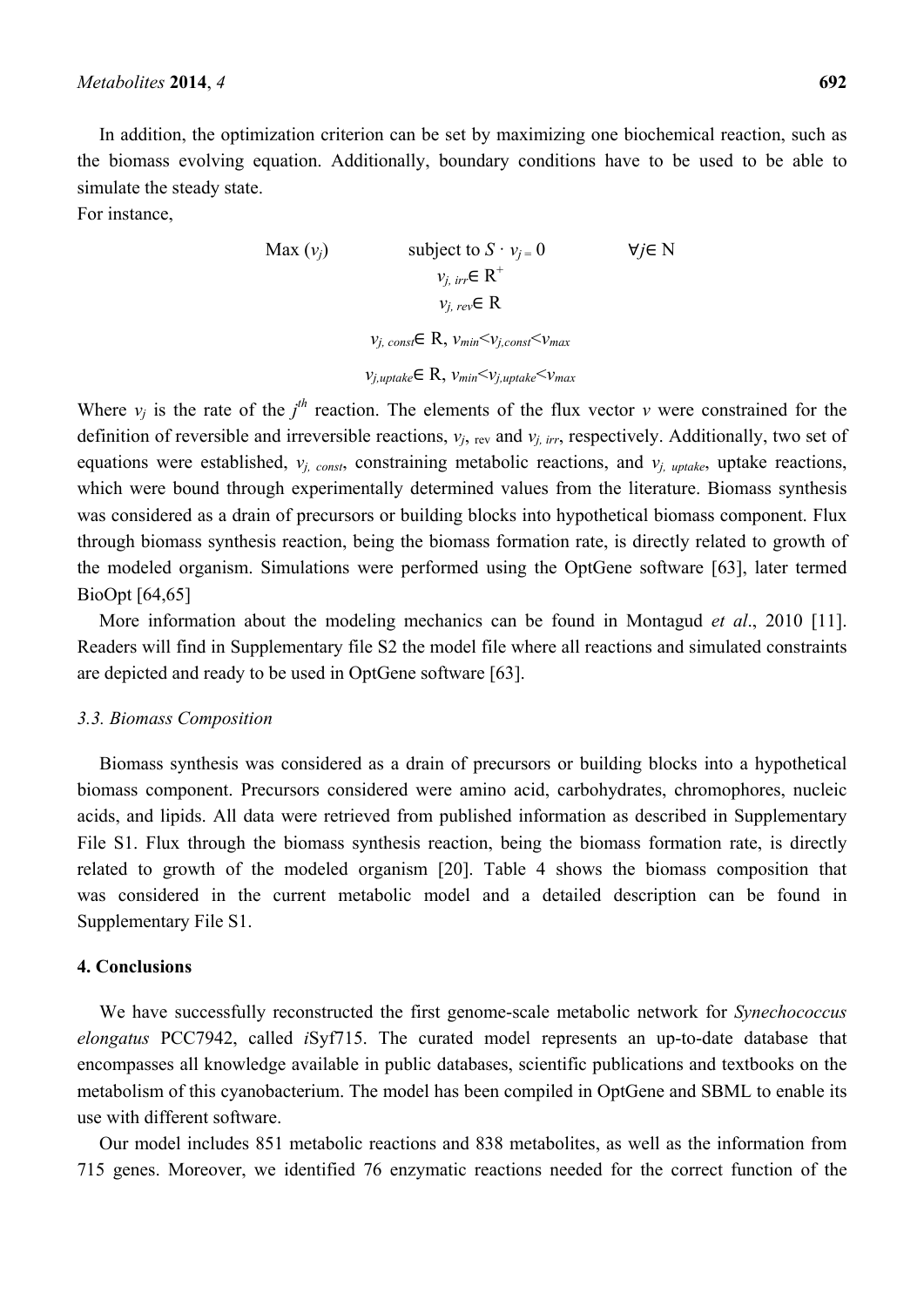metabolism, but with no annotated cognate gene. These genes are interesting targets for experimental studies as we have seen that their presence is required in order to build up the basic cellular components.

From the topological perspective the characteristics of the model are very similar to other published organisms' providing support for an evolutionary study of the structure and organizational properties of metabolic networks, in the line of recent works [66]. The connectivity analysis of the network model using the Pareto cumulative distribution shows scale-free behavior with a high non-uniformity and a hierarchical connectivity of the metabolites, which is typical of biological networks and points towards functional properties discussed in other works [46].

Flux balance analysis of the model was applied in order to simulate the autotrophic growth rate of the cyanobacteria. The *i*Syf715 was able to simulate growth, which approached experimental values as well as characteristic reactions directions and split fluxes specific of this cyanobacterium. Moreover, typical flux characteristics of photosynthetic cells, such as active Calvin-Benson cycle or production of glycogen through the ADP-D-glucose synthesis were observed in our simulations.

In conclusion, the genome-scale metabolic network of *Synechococcus elongatus* PCC7942 (*i*Syf715) will be a valuable tool for industrial applications and fundamental research. Its use will allow the study and experimentation of this cyanobacterium as a possible light-driven production chassis for metabolites of industrial interest, in the line of *Synechocystis* sp. PCC6803 [11,12], *Cyanothece* sp. ATCC 51142 [67] or *Synechococcus sp.* PCC 7002 [68].

# **Acknowledgments**

The research leading to these results has received funding from the European Union Seventh Framework Programme (FP7/2007-2013) under grant agreement number 308518 (CyanoFactory), from the Spanish Ministerio de Educación Cultura y Deporte grant FPU12/05873 through the program FPU and from the UniversitatPolitècnia de València grant Contratos Predoctorales FPI 2013.

## **Supplementary Information**

Supplementary materials can be accessed at: http://www.mdpi.com/2218-1989/4/3/680/s1.

- Supplementary File S1: Table S1, Table S2 and detailed description of biomass reaction.
- Supplementary File S2: iSyf715 model with constraints ready to be simulated in OptGene/BioOpt.
- Supplementary File S3: iSyf715 model with gene/reaction association in Excel.
- Supplementary File S4: iSyf715 model in SBML.
- Supplementary File S5: iSyf715 metabolic flux values.

## **Author Contributions**

Julián Triana, Daniel Gamermann, Arnau Montagud, Javier Torres, Jose Tena, Pedro Fernández de Córdoba and Javier F. Urchueguía designed the research. Julián Triana and Arnau Montagud performed the genome-scale metabolic network reconstruction. Julián Triana and Daniel Gamermann studied the network topology analyses. Julián Triana, Arantxa Urchueguía, Maria Siurana and David Fuente performed the model simulations. Javier Torres, Jose Tena, Pedro Fernández de Córdoba and Javier F. Urchueguía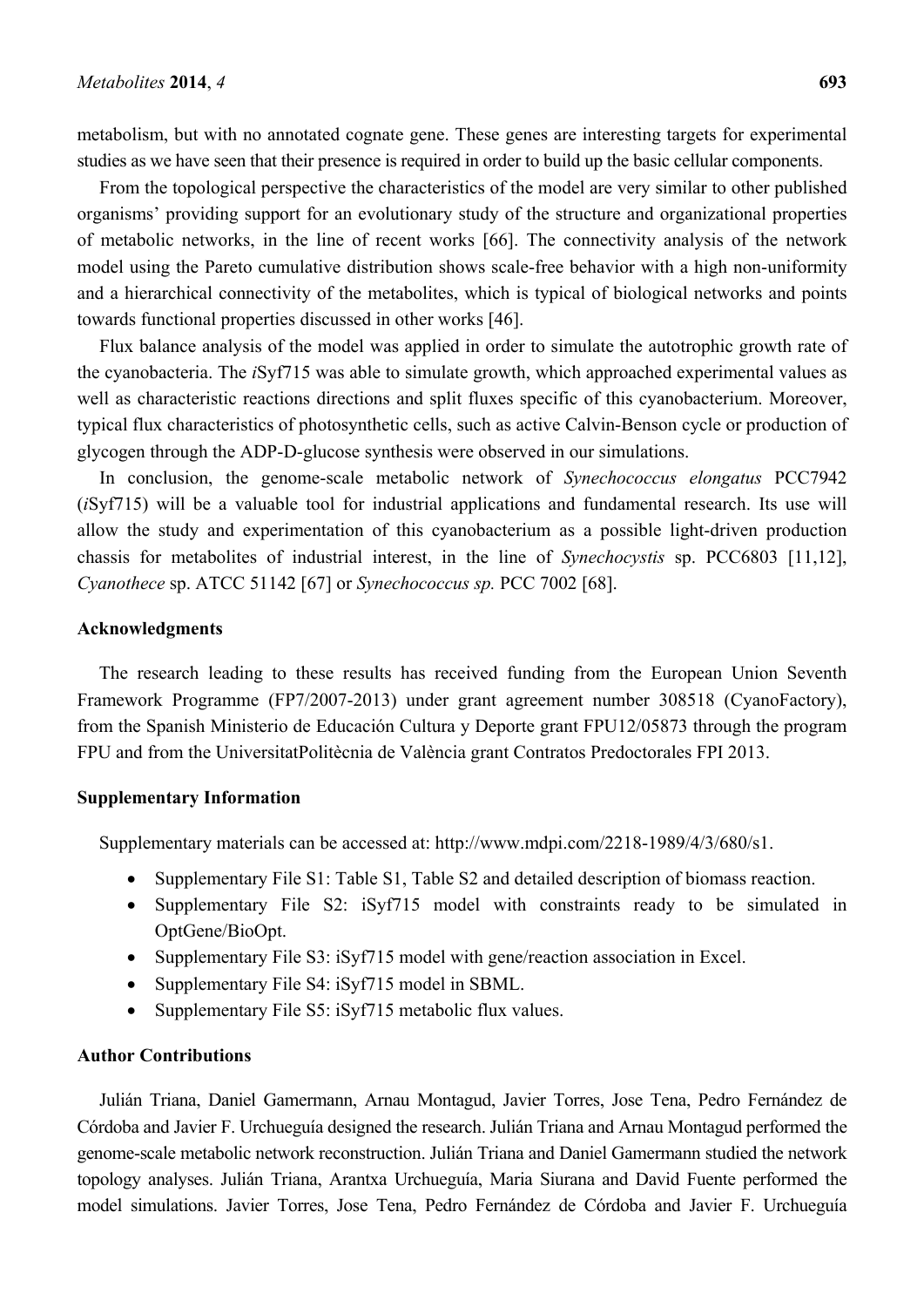conceived of the study. Julián Triana, Arnau Montagud, Arantxa Urchueguía and Javier F. Urchueguía drafted the manuscript. All authors contributed to, read and approved the final manuscript.

# **Conflicts of Interest**

The authors declare no conflict of interest.

# **References**

- 1. Shestakov, S.V.; Khyen, N.T. Evidence for genetic transformation in blue-green alga *Anacystis nidulans* R2. *Mol. Gen. Genet*. **1970**, *107*, 372–375.
- 2. Andersson, C.R.; Tsinoremas, N.F.; Shelton, J.; Lebedeva, N.V.; Yarrow, J.; Min, H.; Golden, S.S. Application of bioluminescence to the study of circadian rhythms in cyanobacteria. *Method. Enzymol*. **2000**, *305*, 527–542.
- *3.* Waterbury, J.B.; Watson, S.W.; Valois, F.W.; Franks, D.G. Biological and ecological characterization of the marine unicellular cyanobacterium *Synechococcus*. *Can. Bull. Fish Aquat. Sci.* **1986**, *214*, 71–120*.*
- 4. Rippka, R.; Deruelles, J.; Waterbury, J.B.;Herdman, M.; Stanier, R.Y. Generic assignments, strain histories and properties of pure cultures of cyanobacteria. *J. Gen. Microbiol.* **1979**, *111*, 1–61.
- 5. Scanlan, D.J.; Nyree, J.W. Molecular ecology of the marine cyanobacterial genera *Prochlorococcus* and *Synechococcus*. *FEMS Microbiol. Ecol*. **2000**, *40*, 1–12.
- 6. Ducat, D.C.; Way, J.C.; Silver, P.A. Engineering cyanobacteria to generate high-value products. *Trends Biotechnol.* **2011**, *29*, 95–103.
- 7. Montagud, A.; Gamermann, D.; Fernández de Córdoba, P.; Urchueguía, J.F. *Synechocystis* sp. PCC6803 metabolic models for the enhanced production of biofuels. *Crit. Rev. Biotechnol*. **2013**, *8551*, 1–15.
- 8. Snoep, J.L.; Bruggeman, F.; Olivier, B.G.; Westerhoff, H.V. Towards building the silicon cell: A modular approach. *BioSystems* **2006**, *83*, 207–216.
- 9. Papin, J.A.; Price, N.D.; Wiback, S.J.; Fell, D.A.; Palsson, B.Ø. Metabolic pathways in the postgenome era. *Trends Biochem. Sci.* **2003***, 28*, 250–258.
- 10. Szallasi, Z.; Periwal, V.; Stelling, J. In *Modeling in Cellular System Biology: From Concepts to Nuts and Bolts*; The MIT Press: Cambridge, MA, USA, 2006.
- 11. Montagud, A.; Navarro, E.; Fernández de Córdoba, P.; Urchueguía, J.F.; Patil, K.R. Reconstruction and analysis of genome-scale metabolic model of a photosynthetic bacterium. *BMC Syst. Biol.* **2010**, *4*, 156–172.
- 12. Montagud, A.; Zelezniak, A.; Navarro, E.; de Córdoba, P.F.; Urchueguía, J.F.; Patil, K.R. Flux coupling and transcriptional regulation within the metabolic network of the photosynthetic bacterium *Synechocystis* sp. PCC6803. *Biotechnol. J.* **2011**, *6*, 330–342.
- 13. Park, J.M.; Kim, T.Y.; Lee, S.Y. Genome-scale reconstruction and *in silico* analysis of the *Ralstonia eutropha* H16 for polyhydroxyalkanoate synthesis, lithoautotrophic growth, and 2 methyl citric acid production. *BMC Syst. Biol.* **2011**, *5*, 101–112.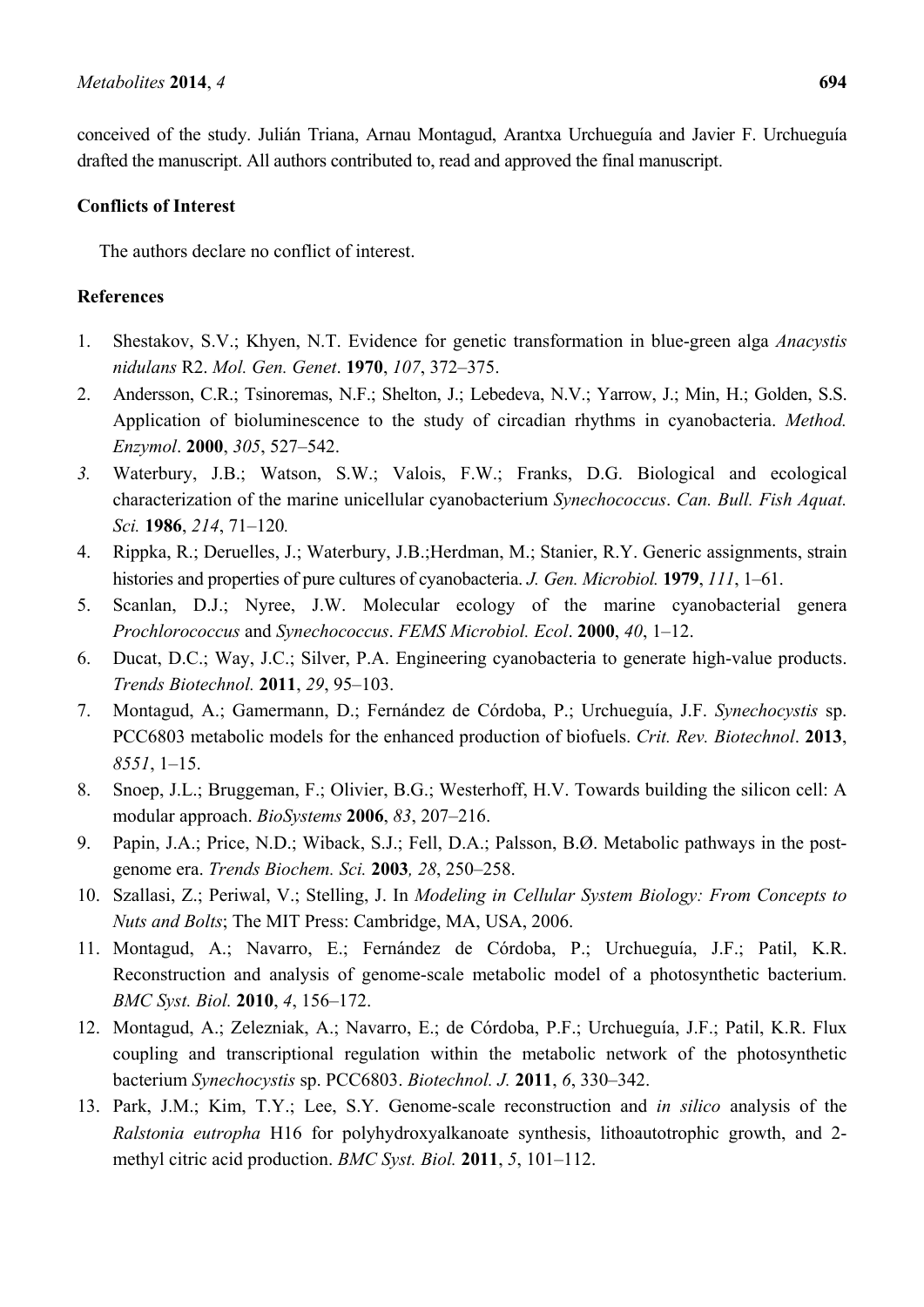- 14. Milne, C.B.; Eddy, J.A.; Raju, R.; Ardekani, S.; Kim, P.-J.; Senger, R.S.; Jin, Y.-S.; Blaschek, H.P.; Price, N.D. Metabolic network reconstruction and genome-scale model of butanol-producing strain *Clostridium beijerinckii* NCIMB 8052. *BMC Syst. Biol.* **2011**, *5*, 130–145.
- 15. Van den Hondel, C.A.; Verbeek, S.; Van der Ende, A.;Weisbeek, P.J.; Borrias, W.E.; van Arkel, G.A. Introduction of transposon Tn901 into a plasmid of *Anacystis nidulans*: Preparation for cloning in cyanobacteria. *Proc. Natl. Acad. Sci.* **1980**, *77*, 1570–1574.
- 16. Van der Plas, J. Identification of replication and stability functions in the complete nucleotide sequence of plasmid pUH24 from the cyanobacterium *Synechococcus* sp. PCC7942. *Mol. Microbiol.* **1992**, *6*, 653–664.
- 17. Chen, Y.C.; Holtman, K.C.; Magnuson, R.D.; Youderian, P.A.; Golden, S.S. The complete sequence and functional analysis of pANL, the large plasmid of the unicellular freshwater cyanobacterium *Synechococcus elongatus* PCC7942. *Plasmid* **2008**, *59*, 176–192.
- 18. Weise, S.; Grosse, I.; Klukas, C.; Koschützki, D.; Scholz, U.; Schreiber, F.; Junker, B.H. Meta-All: A system for managing metabolic pathway information. *BMC Bioinform*. **2006**, *7*, 465.
- 19. Förster, J.; Famili, I.; Fu, P.; Palsson, B.Ø.; Nielsen, J. Genome-scale reconstruction of the *Saccharomyces cerevisiae* metabolic network. *Genome Res.* **2003**, *13*, 244–253.
- 20. Stephanopoulos, G.; Aristidou, A.A.; Nielsen, J.H. *Metabolic engineering: principles and methodologies*; Academic Press: San Diego, CA, USA, 1998.
- 21. Price, N.D.; Papin, J.A.; Schilling, C.H.; Palsson, B.Ø. Genome-scale microbial *in silico* models: The constraints-based approach. *Trends Biotechnol.* **2003**, *21*, 162–169.
- 22. Durot, M.; Bourguignon, P.Y.; Schachter, V. Genome-scale models of bacterial metabolism: Reconstruction and applications. *FEMS Microbiol. Rev.* **2009**, *33*, 164–190.
- 23. Price, N.D.; Reed, J.L.; Palsson, B.Ø. Genome-scale models of microbial cells: Evaluating the consequences of constraints. *Nat. Rev. Microbiol.* **2004**, *2*, 886–897.
- 24. Orth, J.D.; Thiele, I.; Palsson, B.Ø. What is flux balance analysis? *Nat. Biotechnol.* **2010**, *28*, 245–248.
- 25. Thiele, I.; Palsson, B.Ø. A protocol for generating a high-quality genome-scale metabolic reconstruction. *Nat. Protoc.* **2010**, *5*, 93–121.
- 26. Feist, A.M.; Herrgard, M.J.; Thiele, I.; Reed, J.L.; Palsson, B.Ø. Reconstruction of biochemical networks in microorganisms. *Nat. Rev. Microbiol.* **2009**, *7*, 129–143.
- 27. Notebaart, R.A.; van Enckevort, F.H.; Francke, C.; Siezen, R.J.; Teusink, B. Accelerating the reconstruction of genome-scale metabolic networks. *BMC Bioinform*. **2006***, 7*, 296.
- 28. NCBI. Entrez Genome for *Synechococcus elongatus* PCC7942. Available online: http://www.ncbi.nlm.nih.gov/genome/430?project\_id=58045 (accessed on 24 February 2011).
- 29. Karp, P.D.; Paley, S.; Romero, P. The Pathway Tools software. *Bioinformatics* **2002**, *18(Suppl 1)*, S225–S232.
- 30. Reyes, R.; Gamermann, D.; Montagud, A.; Fuente, D.; Triana, J.; Urchueguía, J.F.; de Córdoba, P.F. Automation on the generation of genome-scale metabolic models. *J. Comput. Biol.* **2012**, *7*, 1295– 1306.
- 31. Kanehisa, M.; Goto, S.; Furumichi, M.; Tanabe, M.; Hirakawa, M. KEGG for representation and analysis of molecular networks involving diseases and drugs. *Nucl. Acids Res.* **2010**, *38*, 355–360.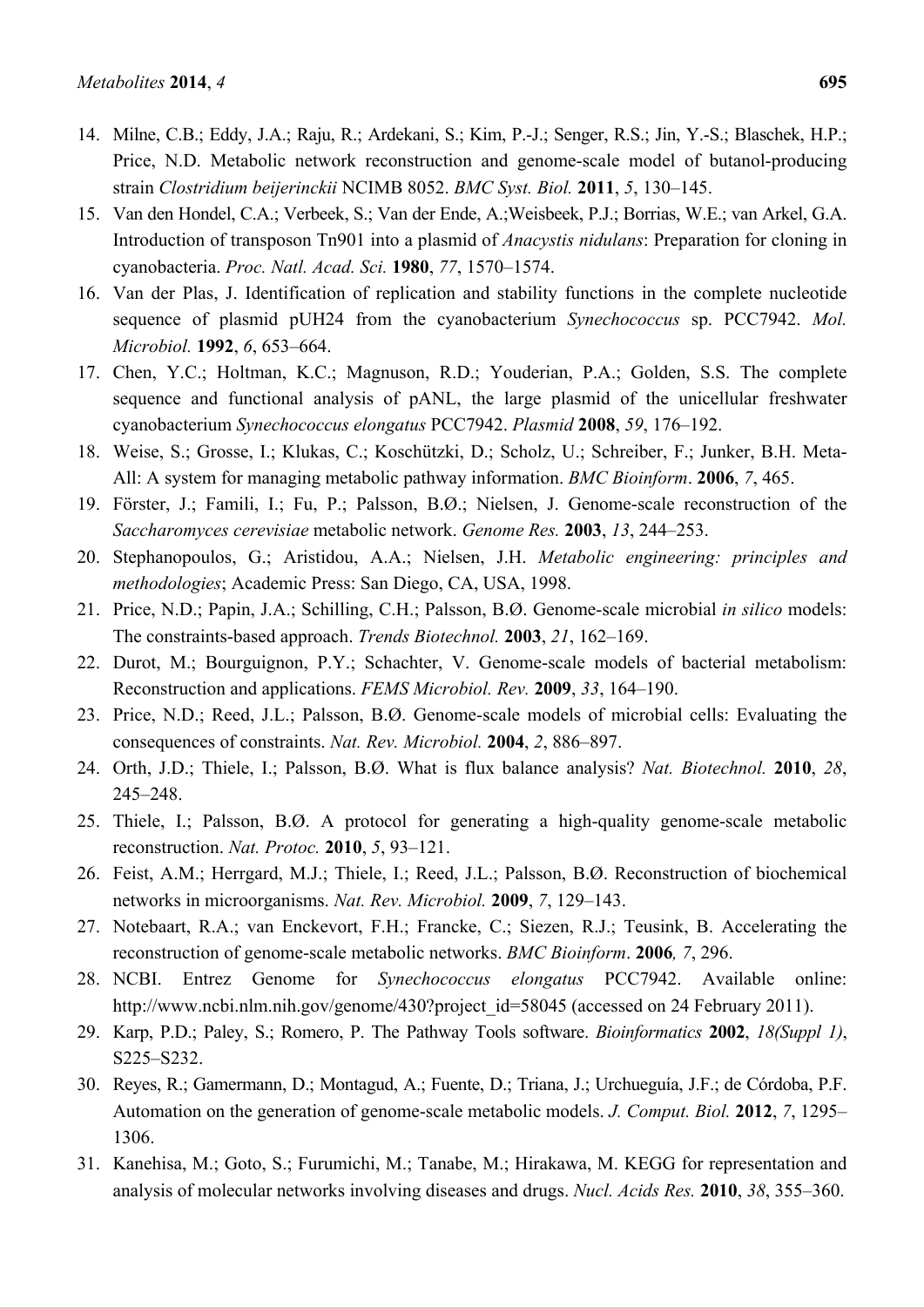- 32. Caspi, R.; Foerster, H.; Fulcher, C.A.; Karp, P.D*.* MetaCyc: A multiorganism database of metabolic pathways and enzymes. *Nucl. Acids Res*. **2006**, *34*, 511–516.
- 33. Voet, D.; Voet, J.G. *Biochemistry*; John Wiley & Sons: Hoboken, NJ, USA, 2012.
- 34. Nelson D.L.; Cox M.M. *Lehninger Principles of Biochemistry*; Freeman, W.H., Ed.;W. H. Freeman: New York, NY, USA, 2008.
- 35. Berg, J.M.; Tymoczko, J.L.; Stryer, L. *Biochemistry*; W.H. Freeman& Palgrave MacMillan: Basingstoke, Hampshire, UK, 2011.
- 36. Mathews, C.K.; van Holde, K.E.; Appling, D.R.; Anthony-Cahill, S.J. *Biochemistry*; Prentice Hall: New York, NY, USA, 2012.
- 37. Chang, A.; Scheer, M.; Grote, A.; Schomburg, I.; Schomburg, D. BRENDA, AMENDA and FRENDA the enzyme information system: new content and tools in 2009. *Nucl. Acids Res.* **2008**, *36*, 190–195.
- 38. Schilling, C.H.; Letscher, D.; Palsson, B.Ø. Theory for the systemic definition of metabolic pathways and their use in interpreting metabolic function from a pathway-oriented perspective. *J. Theor. Biol.* **2000**, *203*, 229–248.
- 39. Pearce, J.; Carr, N.G. The metabolism of acetate by the blue-green algae, *Anabaena variabilis* and *Anacystis nidulans*. *J. Gen. Microbiol.* **1967**, *49*, 301–313.
- 40. Li, C.; Donizelli, M.; Rodriguez, N.; Dharuri, H.; Endler, L.; Chelliah, V.; Li, L.; He, E.; Henry, A.; Stefan, M.I.; *et al*. BioModels Database: An enhanced, curated and annotated resource for published quantitative kinetic models. *BMC Syst. Biol*. **2010**, *4*, 92.
- 41. Barabási, A.L.; Albert, R. Emergence of scaling in random networks. *Science* **1999**, *286*, 509–512.
- 42. Albert, R.; Jeong, H.; Barabási, A.L. Error and attack tolerance of complex networks. *Nature*  **2000**, *406*, 378–382.
- 43. Barabási, A.L.; Bonabeau, E. Scale-free networks. *Sci. Am.* **2003**, *288*, 50–59.
- 44. Barabási, A.L.; Oltvai, Z.N. Network biology understanding the cell's functional organization. *Nat. Rev. Genet.* **2004**, *5*, 101–113.
- 45. Feist, A.M.; Henry, C.S.; Reed, J.L.; Krummenacker, M.; Joyce, A.R.; Karp, P.D.; Broadbelt, L.J.; Hatzimanikatis, V.; Palsson, B.Ø. A genome-scale metabolic reconstruction for *Escherichia coli* K-12 MG1655 that accounts for 1260 ORFs and thermodynamic information. *Mol. Syst. Biol.* **2007**, *3*, 121.
- 46. Csete, M.; Doyle, J. Bow ties, metabolism and disease. *Trends Biotechnol*. **2004**, *22*, 446–450.
- 47. Hardy, M. "Pareto's Law". *Math. Intell*. **2010**, *32*, 38–43.
- 48. Newman, M.E.J. "Power laws, Pareto distributions and Zipf's law". *Contemp. Phys*. **2005**, *46*, 323–351.
- 49. Adamic, L.A.; Huberman, B.A. "Zipf's law and the Internet", *Glottometrics* **2002**, *3*, 143–150.
- 50. Wagner, A.; Fell, D.A. The small world inside large metabolic networks. *Proc. R. Soc. B.* **2001**, *268*, 1803–1810.
- 51. Rosales-Loaiza, N.; Ortega, J.; Mora, R. Influencia de la salinidad sobre crecimiento y composición bioquímica de la cianobacteria *Synechococcus* sp. *Cienc. Mar.* **2005**, *31*, 349–355.
- 52. Kajiwara, S.; Yamada, H.; Ohkuni, N.; Ohtaguchi, K. Design of the bioreactor for carbon dioxide fixation by *Synechococcus* PCC7492. *Energy Convers. Manag*. **1997**, *38*, 529–532.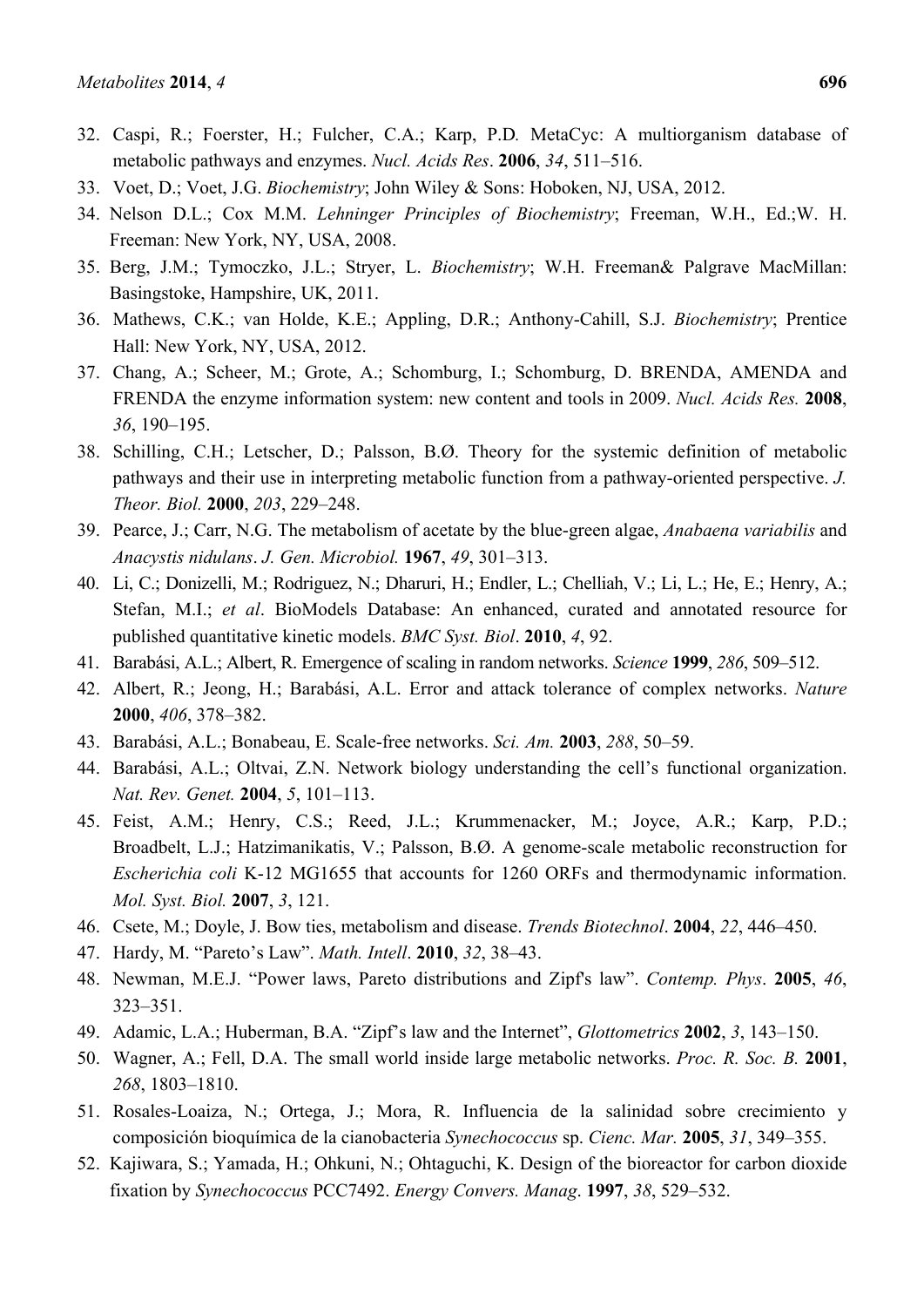- 53. Shastri, A.A.; Morgan, J.A. Flux balance analysis of photoautotrophic metabolism. *Biotechnol. Prog.* **2005**, *21*, 1617–1626.
- 54. Kuan, D. Growth optimization of *Synechococcus elongatus* PCC7942 in lab flask and 2D photobioreactor. Master Thesis, The University of British Columbia, Vancouver, BC, Canada, 2013. Available online: https://circle.ubc.ca/bitstream/handle/2429/45010/ubc\_2013\_fall\_kuan\_ david.pdf?sequence=1 (accessed on 14/08/14).
- 55. Lewis, N.E.; Hixson, K.K.; Conrad, T.M.; Lerman, J.A.; Charusanti, P.; Polpitiya, A.D.; Adkins, J.N.; Schramm, G.; Purvine, S.O.; Lopez-Ferrer, D.; *et al*. Omic data from evolved *E. coli* are consistent with computed optimal growth from genome-scale models. *Mol. Syst. Biol.* **2010**, *6*, 390.
- 56. Imam, S.; Yilmaz, S.; Sohmen, U.; Gorzalski, A.S.; Reed, J.L.; Noguera, D.R.; Donohue, T.J. iRsp1095: A genome-scale reconstruction of the *Rhodobacter sphaeroides* metabolic network. *BMC Syst. Biol.* **2011**, *5*, 116.
- *57.* Munekaga, Y.; Hashimoto, M.; Miyaka, C.;Tomizawa, K.-I.; Endo, T.; Tasaka, M.;Shikanai, T. Cyclic electron flow around photosystem I is essential for photosynthesis. *Nature* **2004**, *429*,579–582*.*
- 58. Chen, Y.; Daviet, L.; Schalk, M.; Siewers, V.; Nielsen, J. Establishing a platform cell factory through engineering of yeast acetyl-CoA metabolism. *Met. Eng.* **2013**, *15*, 48–54.
- 59. Shi, S.; Chen, Y.; Siewers, V.; Nielsen, J. Improving production of malonyl coenzyme A-derived metabolites by abolishing Snf1-dependent regulation of Acc1. *mBio* **2014**, *5*, e01130–e01140.
- 60. Krivoruchko, A.; Serrano-Amatriain, C.; Chen, Y.; Siewer, V.; Nielsen, J. Improving biobutanol production in engineered *Saccharomyces cerevisiae* by manipulation of acetyl-CoA metabolism. *J. Ind. Microbiol. Biotechnol*. **2013**, *40*, 1051–1056.
- 61. Buchanan, B.B.; Gruissem, W.; Jones, R.L. *Biochemistry and Molecular Biology of Plants*; American Society of Plants Physiologists: Poole, UK, 2001.
- 62. Robertson, B.R.; Tezuka, N.; Watanabe, M.M. Phylogenetic analyses of *Synechococcus* strains (cyanobacteria) using sequences of 16S rDNA and part of the phycocyanin operon reveal multiple evolutionary lines and reflect phycobilin content. *Int. J. Syst. Evol. Microbiol.* **2001**, *51*, 861–871.
- 63. Patil, K.R.; Rocha, I.; Förster, J.; Nielsen, J. Evolutionary programming as a platform for *in silico* metabolic engineering. *BMC Bioinform*. **2005**, *6*, 308.
- 64. Cvijovic, M.; Olivares-Hernández, R.; Agren, R.; Dahr, N.; Vongsangnak, W.; Nookaew, I.; Patil, K.R.; Nielsen, J. BioMet Toolbox: genome-wide analysis of metabolism. *Nucleic Acids Res*. **2010**, *38 Suppl*, W144–W149.
- 65. BioOpt software. Available online: http://biomet-toolbox.org/index.php?page=downtools-bioOpt (accessed on 14 August 2014).
- 66. Gamermann, D.; Montagud, A.; Conejero, J.A.; Urchueguía, J.F.; de Córdoba, P.F. New approach for phylogeneic tree recovery based on genome-scale metabolic networks. *J. Comput. Biol.* **2014**, *21*, 508–519.
- 67. Vu, T.T.; Stolyar, S.M.; Pinchuk, G.E.; Hill, E.A.; Kucek, L.A.; Brown, R.N.; Lipton, M.S.; Osterman, A.; Fredrickson, J.K.; Konopka, A.E.; *et al*. Genome-scale modeling of light-driven reductant partitioning and carbon fluxes in diazotrophic unicellular cyanobacterium *Cyanothece*  sp. ATCC 51142. *PLoS Comput. Biol.* **2012**, *8*, e1002460.